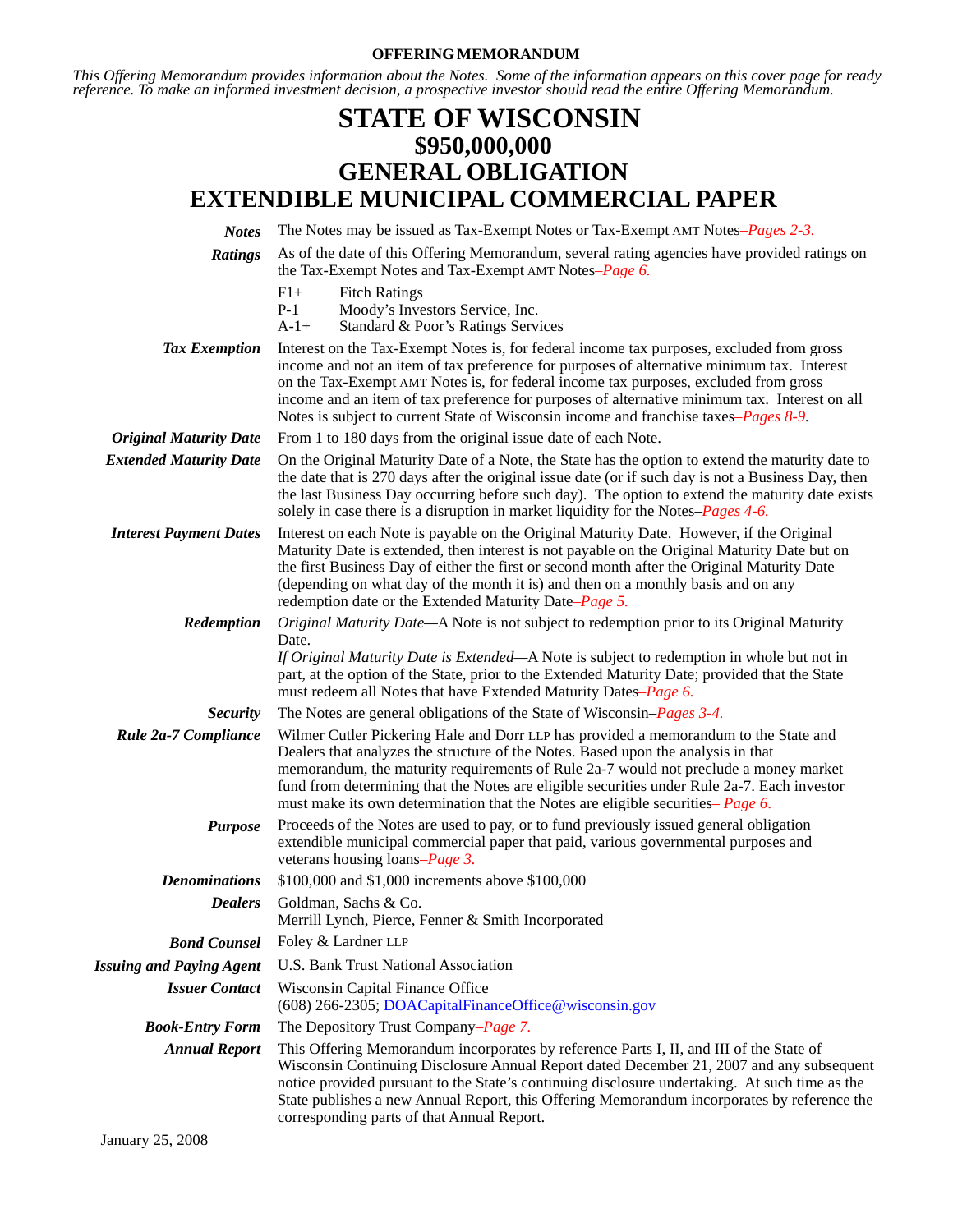The State has authorized this document for providing information about the Notes. This document is not an offer to sell or the solicitation of an offer to buy, nor shall there be any sale of, the Notes by any person in any jurisdiction where it is unlawful for the person to make the offer, solicitation, or sale. This document is not a contract, and it provides no investment advice. Prospective investors should consult their advisors and legal counsel with questions about this document, the Notes, and anything else related to the offering.

The purpose of this document is to provide prospective investors with information that may be important in making an investment decision. It may not be used for any other purpose without the State's permission. The State is the author of this document and is responsible for its accuracy and completeness.

The estimates, forecasts, projections, and opinions in this document are not hard facts, and no one guarantees them. Some of the people who prepared, compiled, or reviewed this information had specific functions that covered some aspects of the offering but not others. For example, financial staff focused on quantitative financial information, and legal counsel focused on specific documents or legal issues assigned to them.

No dealer, broker, sales representative, or other person has been authorized to give any information or to make any representations about the Notes other than what is in this document. The information and expressions of opinion in this document may change without notice. Neither the delivery of this document nor any sale of the Notes implies that there has been no change in the other matters contained in this document since its date. Material referred to in this document is not part of this document unless expressly included.

# **TABLE OF CONTENTS**

Page

| STATE OFFICIALS PARTICIPATING IN THE ISSUANCE AND |
|---------------------------------------------------|
|                                                   |
|                                                   |
|                                                   |
|                                                   |
|                                                   |
|                                                   |
|                                                   |
|                                                   |
|                                                   |
|                                                   |
|                                                   |
|                                                   |
|                                                   |
|                                                   |
|                                                   |
|                                                   |
|                                                   |
|                                                   |
|                                                   |
|                                                   |
|                                                   |
|                                                   |
| <b>APPENDIX B - GENERAL OBLIGATION ISSUANCE</b>   |
|                                                   |
| APPENDIX C - PROPOSED FORM OF OPINION OF          |
|                                                   |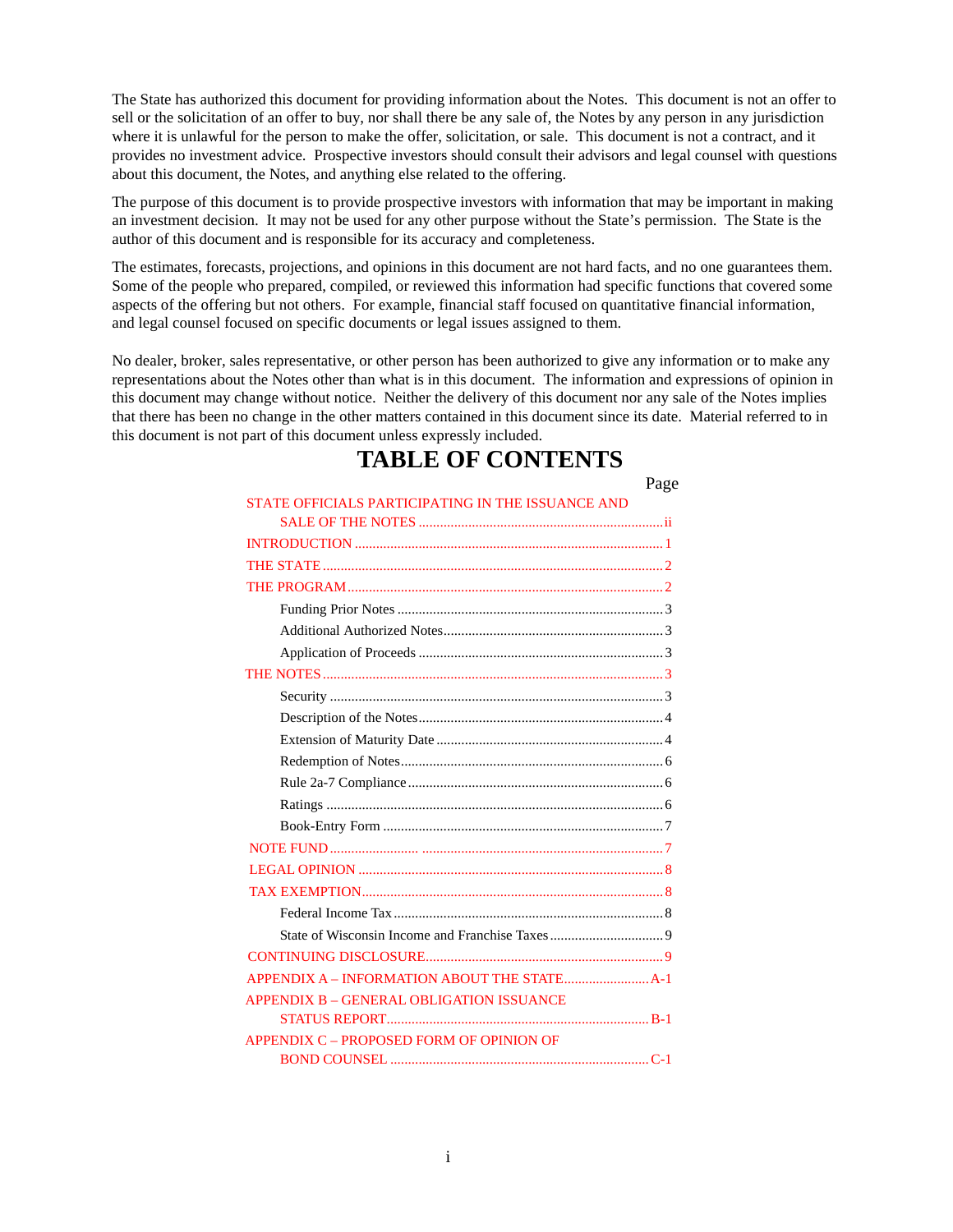#### **STATE OFFICIALS PARTICIPATING IN THE ISSUANCE AND SALE OF THE NOTES**

#### **BUILDING COMMISSION MEMBERS**

#### <span id="page-2-0"></span>**Voting Members Term of Office Expires**

Governor Jim Doyle, Chairperson January 2, 2011<br>Senator Fred A. Risser, Vice-Chairperson January 4, 2009 Senator Fred A. Risser, Vice-Chairperson January 4, 2009<br>Senator Ted Kanavas January 4, 2009 Senator Ted Kanavas<br>
Senator Jeffrey Plale<br>
January 2, 2011 Senator Jeffrey Plale<br>
Representative Dean Kaufert<br>
January 4, 2009 Representative Dean Kaufert<br>
Representative Phil Montgomery<br>
January 4, 2009 Representative Phil Montgomery Representative Jennifer Shilling<br>
Mr. Terry McGuire, Citizen Member<br>
At the pleasure of the Governor Mr. Terry McGuire, Citizen Member

#### **Nonvoting, Advisory Members**

Mr. Adel Tabrizi, State Chief Engineer Department of Administration Mr. Dave Haley, State Chief Architect

Department of Administration

#### **Building Commission Secretary**

Mr. David W. Helbach, Administrator **At the pleasure of the Building** Department of Administration Administration

Division of State Facilities Commission and the Secretary of

#### **OTHER PARTICIPANTS**

Mr. J.B. Van Hollen January 2, 2011 State Attorney General Mr. Michael L. Morgan, Secretary **At the pleasure of the Governor** Department of Administration

#### **DEBT MANAGEMENTAND DISCLOSURE**

Department of Administration Capital Finance Office P.O. Box 7864 101 E. Wilson Street, 10th Floor Madison, WI 53707-7864 Telefax (608) 266-7645 [DOACapitalFinanceOffice@wisconsin.gov](mailto: DOACapitalFinanceOffice@wisconsin.gov)

> Mr. Frank R. Hoadley Capital Finance Director (608) 266-2305 [frank.hoadley@wisconsin.gov](mailto: DOACapitalFinanceOffice@wisconsin.gov)

Mr. Lawrence K. Dallia Assistant Capital Finance Director (608) 267-7399 [larry.dallia@wisconsin.gov](mailto: DOACapitalFinanceOffice@wisconsin.gov)

Mr. David R. Erdman Capital Finance Officer (608) 267-0374 [david.erdman@wisconsin.gov](mailto: DOACapitalFinanceOffice@wisconsin.gov)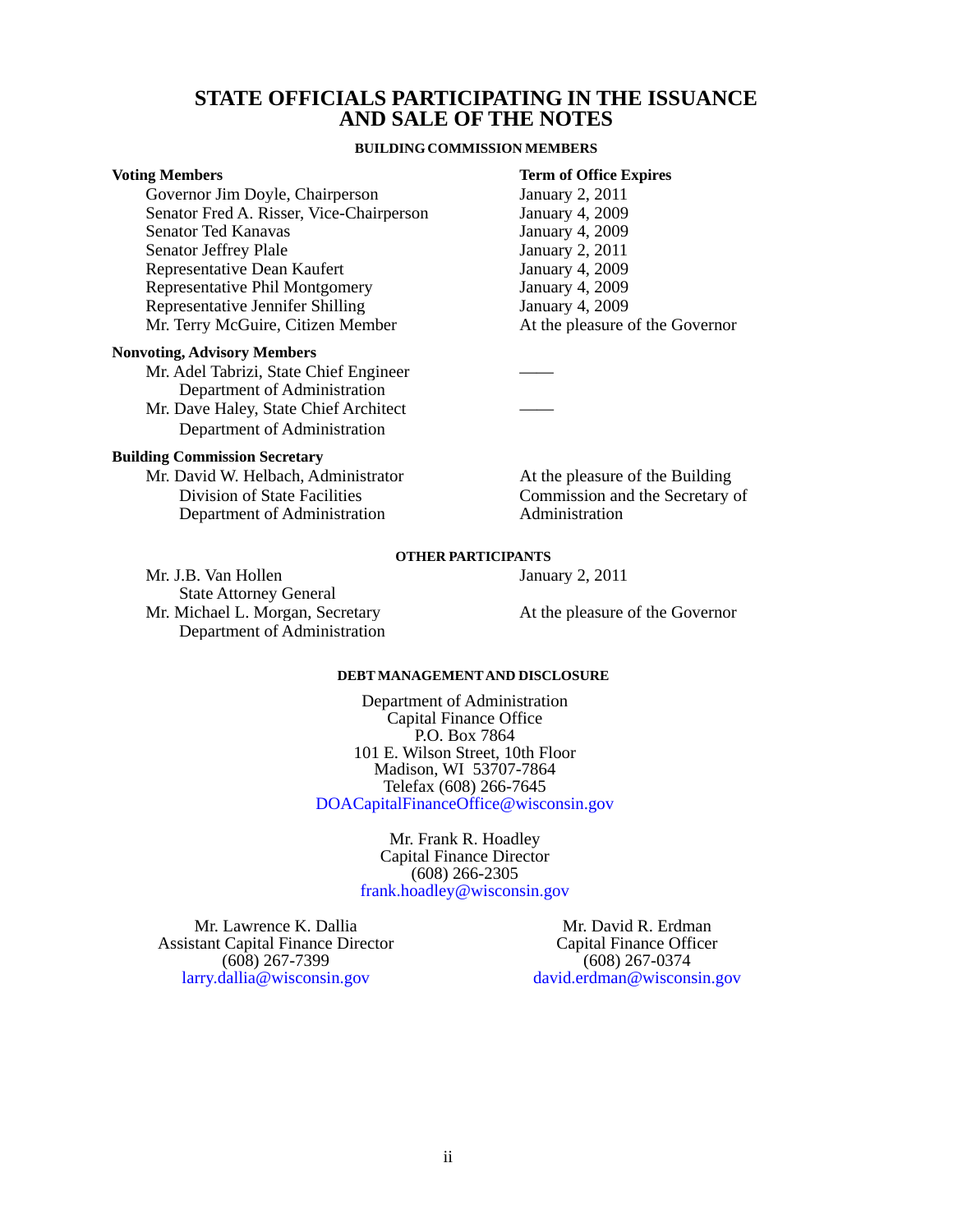# **OFFERING MEMORANDUM STATE OF WISCONSIN**

# <span id="page-3-0"></span>**\$950,000,000 GENERAL OBLIGATION EXTENDIBLE MUNICIPAL COMMERCIAL PAPER**

# **INTRODUCTION**

This Offering Memorandum provides information about the General Obligation Extendible Municipal Commercial Paper **(Notes)** issued by the State of Wisconsin **(State)**.

The Notes are authorized by the Wisconsin Constitution and Wisconsin Statutes and are issued pursuant to both a Program Resolution for State of Wisconsin General Obligation Extendible Municipal Commercial Paper that the State of Wisconsin Building Commission **(Commission)**  adopted on October 17, 2007 **(Program Resolution)**, and by specific **Authorizing Resolutions** adopted from time to time by the Commission.

Notes may be issued from time to time, either in an initial issuance or to provide payment of maturing Notes (Notes issued to redeem or pay other Notes are referred to as **roll-over Notes)**. The Program Resolution authorizes the issuance of three series of Notes: **Tax-Exempt Notes**, **Tax-Exempt AMT Notes**, and **Taxable Notes**. Currently, the Building Commission has authorized an initial issuance of Tax-Exempt Notes and Tax-Exempt AMT Notes but not Taxable Notes. This Offering Memorandum does not pertain to Taxable Notes.

Since 2000, the State has issued general obligation extendible municipal commercial paper notes under a prior program resolution **(Prior Notes)** to fund various general governmental purposes and veterans housing loans. The Prior Notes were issued under eight separate series designations, based on the date or dates of initial issuance. The Notes are being issued to consolidate and fund the Prior Notes, and to fund various additional general governmental purposes and veterans housing loans.

With respect to Notes issued after the date of this Offering Memorandum (including roll-over Notes) and until such time as the State publishes a more current offering memorandum, the reader should also review the State of Wisconsin Continuing Disclosure Annual Report **(Annual Report)**  published pursuant to the State's continuing disclosure undertaking that is, at the time, the one most recently published. This Offering Memorandum incorporates by reference Parts I, II, and III of the State of Wisconsin Continuing Disclosure Annual Report dated December 21, 2007 **(2007 Annual Report)** and any subsequent notice provided pursuant to the State's continuing disclosure undertaking. At such time as the State publishes a new Annual Report, this Offering Memorandum then incorporates by reference the corresponding parts of that Annual Report.

The Commission is empowered by law to authorize, issue, and sell all the State's general obligations. The Commission is assisted and staffed by the State of Wisconsin Department of Administration **(Department of Administration)**.

The Commission has authorized the Department of Administration to prepare this Offering Memorandum. This Offering Memorandum contains information furnished by the State or obtained from the sources indicated. Capitalized terms not defined in this Offering Memorandum have the meanings assigned in the Program Resolution or Authorizing Resolutions.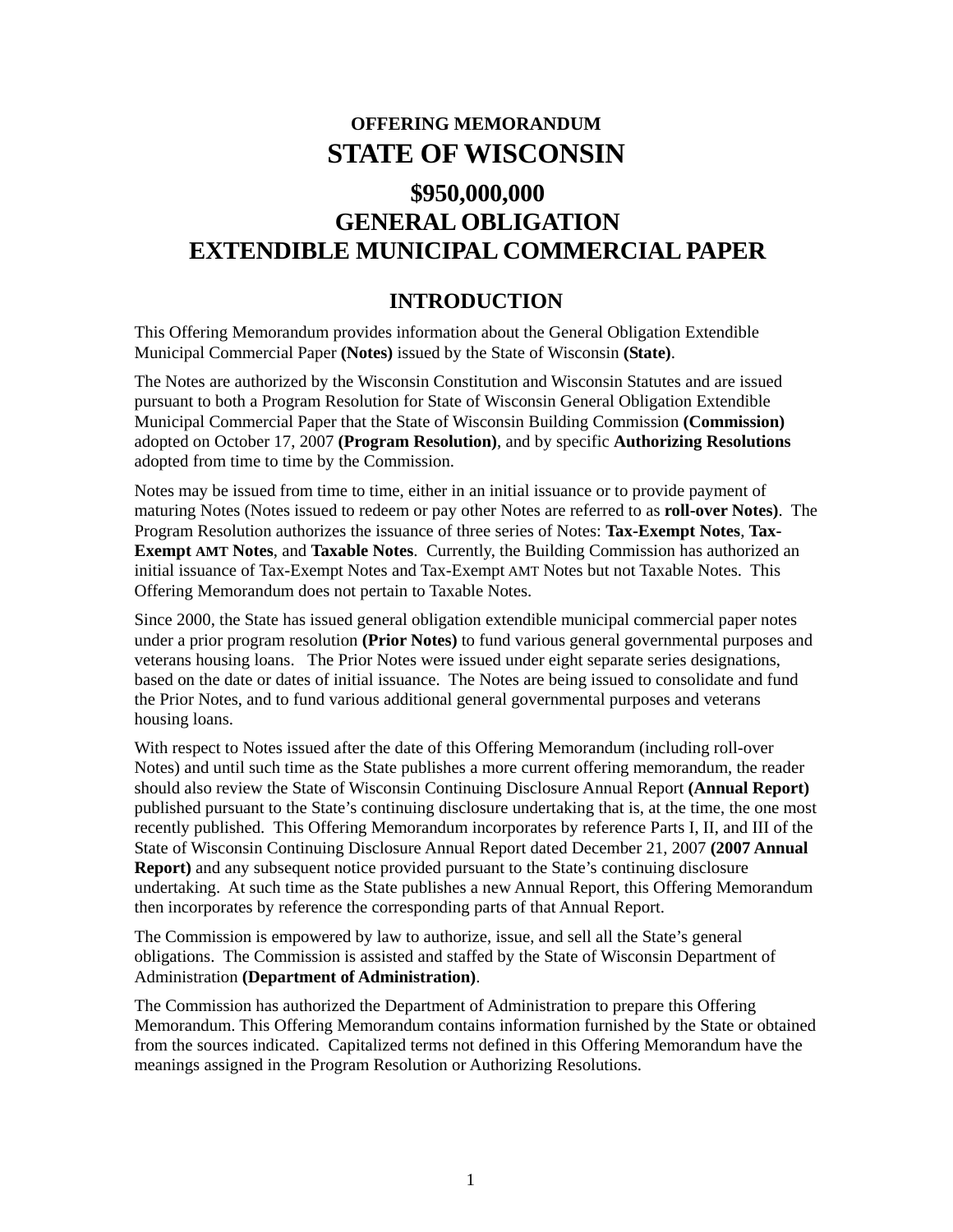## **THE STATE**

<span id="page-4-0"></span>The State is located in the Midwest among the northernmost tier of states. The State ranks 20th among the states in population and 26th in land area. Wisconsin attained statehood in 1848, its capital is Madison, and its largest city is Milwaukee.

Information about the State, its financial condition, and its general obligations is included as Appendix A, which includes by reference, and makes changes or additions to, Parts II and III of the 2007 Annual Report.

Requests for additional information about the State, including any request for a copy of the Program Resolution or any Authorizing Resolution, may be directed to:

| Contact:   | Capital Finance Office                |
|------------|---------------------------------------|
|            | Attn: Capital Finance Director        |
| Phone:     | $(608)$ 266-2305                      |
| Mail:      | 101 East Wilson Street, FLR 10        |
|            | P.O. Box 7864                         |
|            | Madison, WI 53707-7864                |
| $E$ -mail: | DOACapitalFinanceOffice@wisconsin.gov |
| Web site:  | www.doa.wi.gov/capitalfinance         |

# **THE PROGRAM**

This Offering Memorandum describes the Notes issued under the State of Wisconsin's General Obligation Extendible Municipal Commercial Paper Program **(Program)**, established pursuant to the Program Resolution.

The State has appointed Goldman, Sachs & Co. and Merrill Lynch, Pierce, Fenner & Smith Incorporated to serve as **Dealers** for the Notes. Inquiries to the Dealers may be directed to the following:

| Contact:      | Goldman, Sachs & Co.    | Merrill Lynch, Pierce, Fenner & Smith Incorporated |
|---------------|-------------------------|----------------------------------------------------|
|               |                         | <b>Attn:</b> Municipal Money Markets               |
| Address:      | 85 Broad Street, FLR 29 | 250 Vesey Street                                   |
|               | New York, NY, 10004     | 4 World Financial Center, FLR 9                    |
|               |                         | New York, NY 10080                                 |
| <i>Phone:</i> | $(212)$ 902-6633        | $(212)$ 449-5101                                   |
| E-Mail:       | daniel.bingham@gs.com   | temm@exchange.ml.com                               |

The State has appointed U.S. Bank Trust National Association to serve as **Issuing and Paying Agent** for the Notes. Inquiries to the Issuing and Paying Agent may be directed to:

| Contact: | U.S. Bank Trust National Association |
|----------|--------------------------------------|
| Address: | 100 Wall Street, FLR 16              |
|          | New York, NY 10005                   |
| Phone:   | $(212)$ 361-2893                     |
| Telefax: | $(212)$ 509-3384                     |
| E-mail:  | beverly.freeney@usbank.com           |

The Depository Trust Company **(DTC)** serves as securities depository **(Depository)** for the Notes.

In the Program Resolution, the Commission expresses its expectation that the amounts borrowed for each borrowing purpose through an initial issuance of Notes will be amortized in accordance with fiscal policies of the State through management of the amount of outstanding Notes.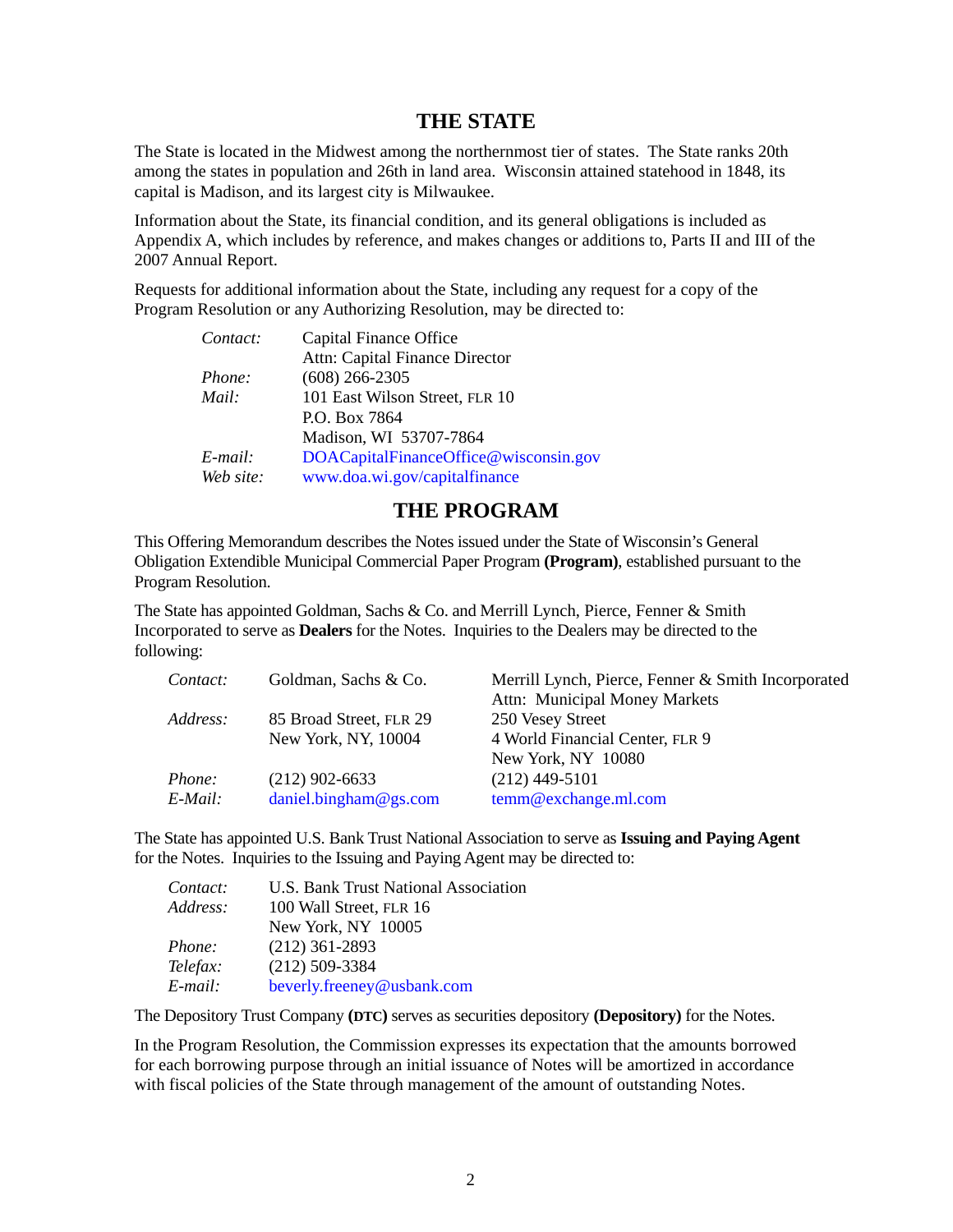#### <span id="page-5-0"></span>**Funding Prior Notes**

As of January 1, 2008, \$452 million of Prior Notes were outstanding under eight different series designations. The Commission has adopted an Authorizing Resolution for an initial issuance of Notes to fund the Prior Notes. The initial issuance of Notes for this funding is expected to commence on approximately February 1, 2008 and occur over a period of 90 days. This initial issuance of Notes will eliminate the multiple series designations that currently exist for the Prior Notes.

#### **Additional Authorized Notes**

The State may increase the principal amount of Notes outstanding, upon adoption by the Commission of one or more Authorizing Resolutions, to fund various general governmental purposes and veterans housing loans. With respect to an initial issuance, specific instructions must be provided to the Issuing and Paying Agent before a Dealer may increase the principal amount of Notes outstanding. The total amount of Notes authorized to be outstanding pursuant to the Program Resolution is \$950 million. The Notes will not be given a series designation based on any initial issuance date.

#### **Application of Proceeds**

The Wisconsin Legislature has established the borrowing purposes and amounts for which public debt may be issued[. APPENDIX B in](#page-15-0)cludes a summary of those purposes, including both the amount authorized and the amount previously issued for each purpose, as of January 1, 2008.

Proceeds from each initial issuance of Notes are deposited in the State's Capital Improvement Fund and are then used to fund the Prior Notes or spent as the State incurs costs for the various borrowing purposes, as identified in the respective Authorizing Resolution. Until the money is spent, the State of Wisconsin Investment Board invests the Note proceeds. Se[e APPENDIX A.](#page-13-0) 

Proceeds from each initial issuance of Tax-Exempt AMT Notes are further applied to the veterans housing loan program. This program, operated by the State of Wisconsin Department of Veterans Affairs, is the largest revenue-supported general obligation bonding program of the State and is currently funded by tax-exempt and taxable general obligations of the State. Although the general obligations issued for this purpose are supported by the State's full faith, credit, and taxing power, the repayment of veterans housing loans are estimated to be at least sufficient to pay the debt service on the State's general obligations issued for this purpose. Se[e APPENDIX A.](#page-13-0) 

# **THE NOTES**

#### **Security**

The Notes are direct and general obligations of the State. The full faith, credit, and taxing power of the State are irrevocably pledged to make principal and interest payments on the Notes. There has been irrevocably appropriated, as a first charge upon all revenues of the State, a sum sufficient to make principal and interest payments on the Notes. The Notes are secured equally with all other outstanding general obligations issued by the State.

Although the Notes are general obligations of the State, it is expected that the principal of the Notes will be paid from one or more of the following sources:

- Proceeds of roll-over Notes that are issued to provide payment of previously issued and maturing Notes.
- Proceeds of State general obligation bonds or commercial paper notes. The Authorizing Resolutions authorize the issuance of general obligation bonds or general obligation commercial paper notes for the purpose of funding the Notes. *Such general obligation bonds or commercial paper notes can only be issued at the discretion of the State; no*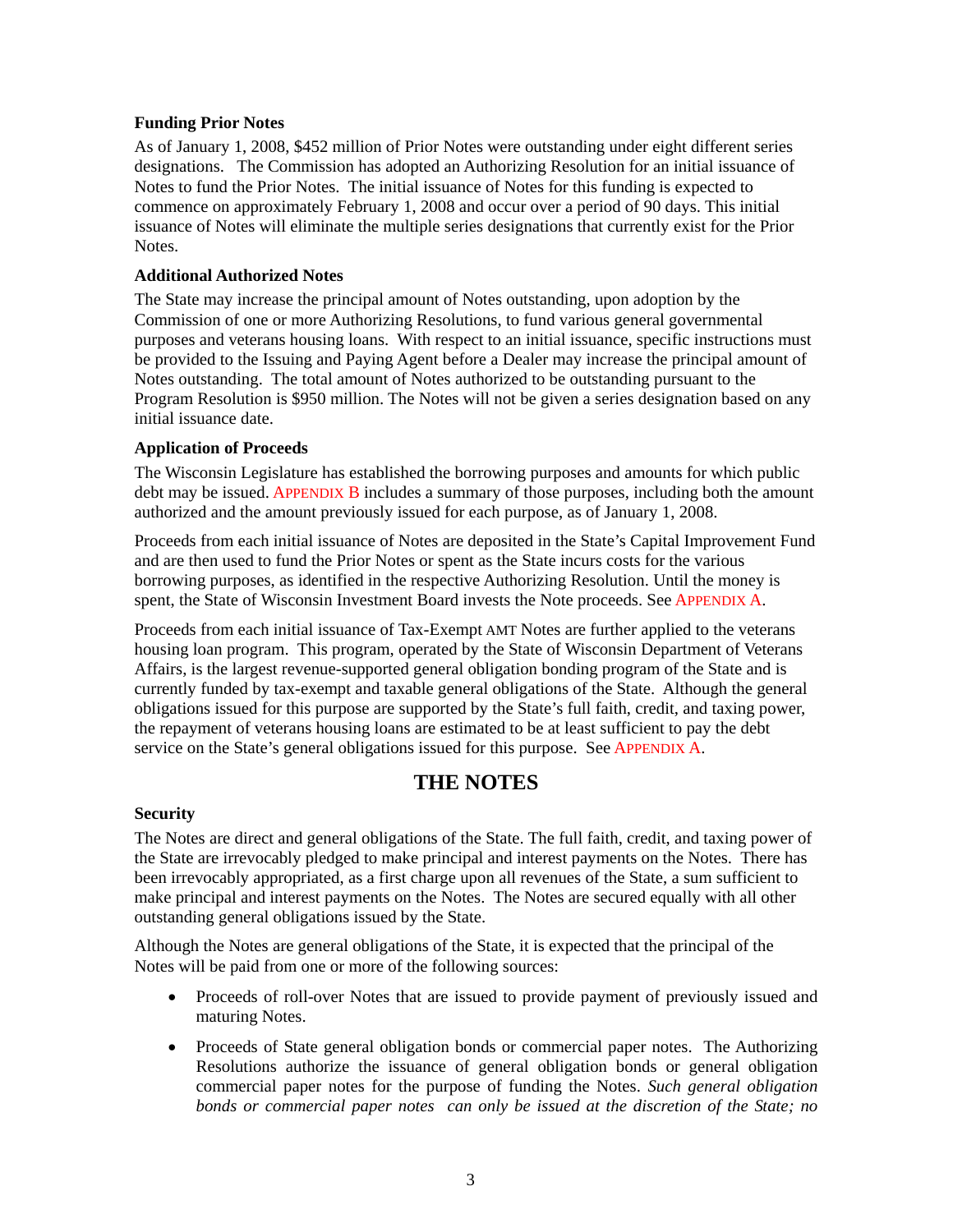<span id="page-6-0"></span>*assurance is given whether or when the State will issue general obligation bonds or commercial paper notes to fund any Notes.*

• Any other money made available by the State and deposited into the Note Fund for this purpose. In the Program Resolution, the Commission expresses its expectation that the amounts borrowed for each borrowing purpose through an initial issuance of Notes will be amortized in accordance with fiscal policies of the State through management of the amount of outstanding Notes.

The State's General Fund stands behind the payment of debt service on all general obligations. Should the General Fund have insufficient resources to pay debt service on general obligations, there is a single irrevocable and unlimited appropriation from all revenues of the State for timely payment on all general obligations. Funds for the payment of principal of and interest on the Notes are placed in the State's Capital Improvement Fund. The State expects to periodically transfer these funds from the Capital Improvement Fund to the Note Fund held by the Issuing and Paying Agent to pay interest on the Notes. [See "NOTE FUND".](#page-9-0) 

*If payment of principal and interest does not occur on the Original Maturity Date, then the State has the option to extend the maturity date of a Note. The option to extend the maturity exists solely in case there is a disruption in market liquidity for the Notes and not for the purpose of gaining an interest rate advantage. See "THE NOTES; Extension of Maturity Date" for a description of the State's option to extend the maturity date.* 

#### **Description of the Notes**

Each Note will be dated the date it is issued. The Notes will be issuable in the denomination of \$100,000 or increments of \$1,000 above \$100,000. Each Note will be issued through the bookentry system of the Depository. Interest on the Tax-Exempt Notes and Tax-Exempt AMT Notes is computed on the basis of a year having 365 or 366 days for the actual number of days elapsed (actual/actual basis). Payment of principal of and interest on each Note will be made to the Depository and then distributed by the Depository.

Each Note will mature on its **Original Maturity Date,** which may range from 1 to 180 days from its original issue date, unless the State exercises its option to extend the maturity date. In that case the Note will mature on the **Extended Maturity Date,** which will be the date that is 270 days after its original issue date (or if such day is not a Business Day, then the last Business Day occurring before such day).

Each Tax-Exempt Note and Tax-Exempt AMT Note will bear interest from its original issue date until the Original Maturity Date at the rate determined on the original issue date, payable on the Original Maturity Date, unless the maturity date is extended, in which case interest will be paid on the date described below. If the State exercises its option to extend the maturity date of a Note, the Note will bear interest after the Original Maturity Date at the Tax-Exempt Reset Rate and payable on the dates described below.

#### **Extension of Maturity Date**

The State is required to notify the Issuing and Paying Agent by 11:00 a.m. (New York time) on the Original Maturity Date if the maturity date of a Note is to be extended. The Issuing and Paying Agent is then required to notify DTC by 11:30 a.m. (New York time) on such date that the maturity date of the Note is being extended. It is the responsibility of DTC, and not the State, to provide notice to brokers and other organizations participating in the DTC book-entry system. In no event shall an extension of a maturity for a Note constitute a default or breach of any covenant under the Program Resolution.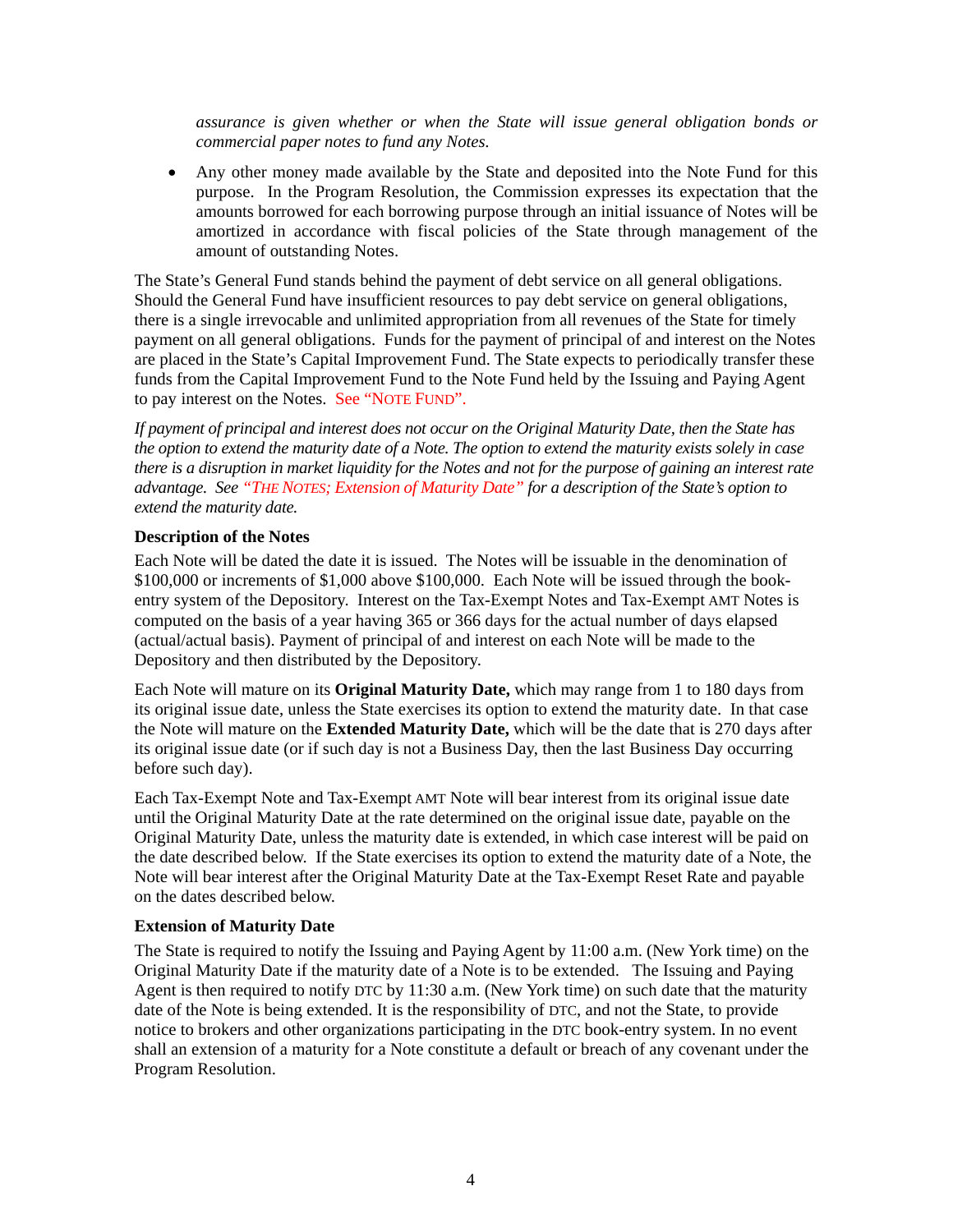<span id="page-7-0"></span>If the maturity date of a Note is extended, any accrued but unpaid interest to the Original Maturity Date will not be paid on the Original Maturity Date but will be payable on the following date (or any earlier redemption date):

(1) if the Original Maturity Date is before the  $15<sup>th</sup>$  day of the month, interest will next be payable on the first **Business Day** of the next month (a Business Day is a day on which banks located in Madison, Wisconsin and in each of the cities that the Principal Office of the Issuing and Paying Agent and Dealers are located are not required or authorized by law or executive order to close for business and a day the New York Stock Exchange is not closed), or

(2) if the Original Maturity Date is on or after the  $15<sup>th</sup>$  day of the month, interest will next be payable on the first Business Day of the second succeeding month after the Original Maturity Date.

For example, if the Original Maturity Date is December  $14<sup>th</sup>$ , the first interest payment will be the first Business Day of January, and if the Original Maturity Date is December  $15<sup>th</sup>$ , the first interest payment will be the first Business Day of February.

Each Tax-Exempt Note and Tax-Exempt AMT Note will bear interest from the Original Maturity Date at the **Tax-Exempt Reset Rate**. Interest is computed on the basis of a year having 365 or 366 days for the actual number of days elapsed (actual/actual basis) and will be payable first on the date described above and thereafter on the first Business Day of each month and on any redemption date or the Extended Maturity Date.

The Tax-Exempt Reset Rate will be a rate of interest per annum determined by the following formula:

#### $(1.35 x SIFMA) + E$

As used in the formula, the *SIFMA* variable will be the Securities Industry and Financial Markets Association Municipal Swap Index, or SIFMA Index (which had been called, and is still sometimes referred to as, The Bond Market Association Municipal Swap Index, or BMA Index). The SIFMA Index is currently calculated weekly and released each Wednesday afternoon, effective Thursday. The *E* variable will be a fixed percentage rate, expressed in basis points that is determined based on the ratings assigned to the Notes **(Prevailing Ratings)**, as follows:

|                                           | <b>Prevailing Ratings</b>                    |                                              |                  |  |  |
|-------------------------------------------|----------------------------------------------|----------------------------------------------|------------------|--|--|
| <b>Fitch Ratings</b>                      | Moody's Investors<br>Service, Inc.           | Standard & Poor's<br><b>Ratings Services</b> | E Variable       |  |  |
| $F1+$                                     | $P-1$                                        | $A-1+$                                       | 100 basis points |  |  |
| F1                                        |                                              | $A-1$                                        | 150              |  |  |
| F2                                        | $P-2$                                        | $A-2$                                        | <b>200</b>       |  |  |
| F <sub>3</sub>                            | $P-3$                                        | $A-3$                                        | 300              |  |  |
| Lower than F3 (or<br>rating discontinued) | Lower than $P-3$ (or<br>rating discontinued) | Lower than $A-3$ (or<br>rating discontinued) | 400              |  |  |

Pursuant to the Program Resolution, if at the time of any determination a rating agency announces that a lower rating is under consideration for the Notes, then the Prevailing Rating from such rating agency will not be the rating then assigned to the Notes but instead shall be the next lower rating of such rating agency. If the Prevailing Ratings would indicate different *E* variables, the *E* variable shall be the arithmetic average of those indicated by the Prevailing Ratings.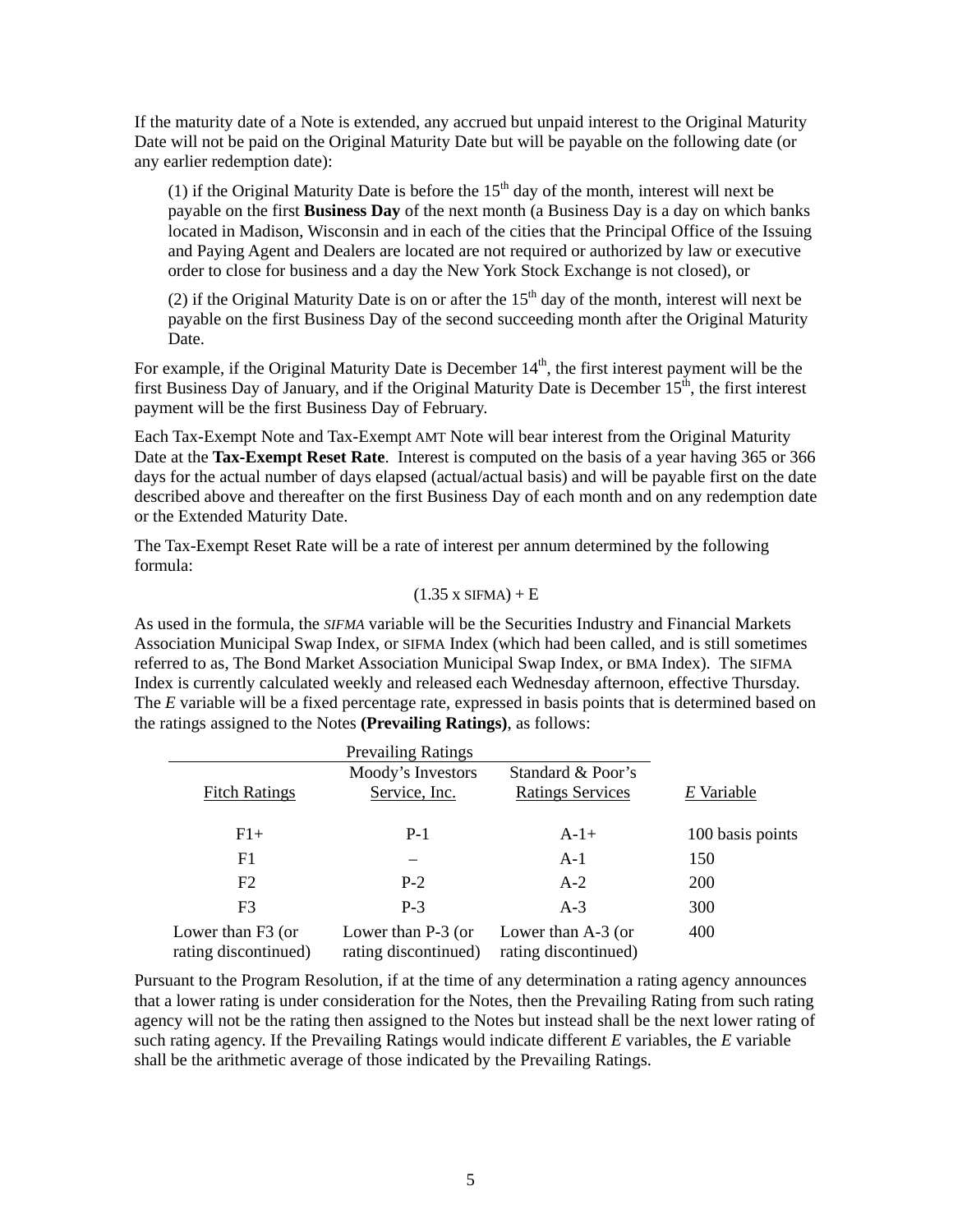<span id="page-8-0"></span>The Tax-Exempt Reset Rate will be determined weekly by the Issuing and Paying Agent based on information available on its respective Original Maturity Date and each Thursday thereafter and will apply through the following Wednesday.

#### **Redemption of Notes**

A Note is not subject to redemption before its Original Maturity Date.

In the event the State exercises its option to extend the maturity of a Note, a Note may be redeemed on any date after its Original Maturity Date, at the option of the State at a redemption price equal to par (100%), plus accrued and unpaid interest to the redemption date; provided the State must redeem all Notes that have Extended Maturity Dates.

To exercise its redemption option, the State shall provide not less than 5 nor more than 25 calendar days' notice to the Issuing and Paying Agent. The Issuing and Paying Agent will notify DTC of the Notes to be redeemed.

### **Rule 2a-7 Compliance**

Wilmer Cutler Pickering Hale and Dorr LLP has provided a memorandum to the State and Dealers that analyzes the structure of the Notes in light of the maturity requirements of Rule 2a-7 under the Investment Company Act of 1940. Based on the analysis in that memorandum, the maturity requirements of Rule 2a-7 would not preclude a money market fund from determining that the Notes are eligible securities under Rule 2a-7. Each investor must make its own determination that the Notes are eligible securities.

#### **Ratings**

At the State's request, several rating agencies have rated the Tax-Exempt Notes and Tax-Exempt AMT Notes:

| <b>Rating</b> | <b>Rating Agency</b>               |
|---------------|------------------------------------|
| F1+           | <b>Fitch Ratings</b>               |
| P-1           | Moody's Investors Service, Inc.    |
| $A-1+$        | Standard & Poor's Ratings Services |

The same rating agencies have also, at the State's prior request, rated the State's general obligation bonds:

| <b>Rating</b> | <b>Rating Agency</b>               |
|---------------|------------------------------------|
| AA-           | <b>Fitch Ratings</b>               |
| Aa3           | Moody's Investors Service, Inc.    |
| AA-           | Standard & Poor's Ratings Services |

Generally, a rating addresses the likelihood of full and timely payment of principal and interest and does not address the remoteness of an extension of the maturity date. Any explanation of the significance of a rating on the Tax-Exempt Notes and Tax-Exempt AMT Notes may only be obtained from the rating service giving the rating. No one can offer any assurance that a rating will be maintained for any period of time; a rating agency may lower or withdraw the rating if in its judgment circumstances so warrant. Any downgrade or withdrawal of a rating may adversely affect the market price of the Tax-Exempt Notes and Tax-Exempt AMT Notes.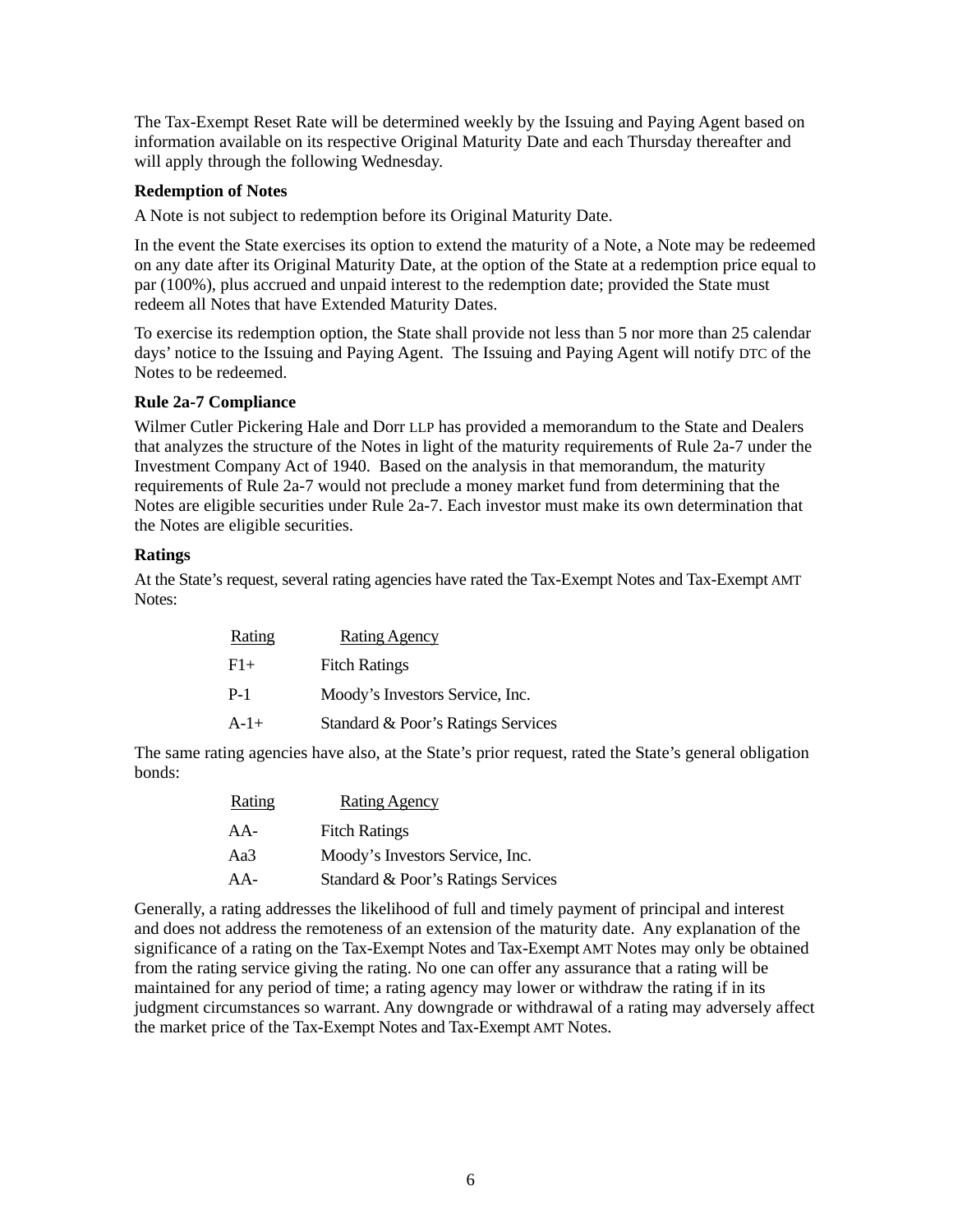#### <span id="page-9-0"></span>**Book-Entry Form**

The Notes will initially be issued in book-entry-only form. The State and the Issuing and Paying Agent have entered into an agreement with DTC to make the Notes eligible for deposit with DTC. Purchasers of the Notes will not receive certificates but instead will have their ownership in the Notes recorded in the book-entry system. Ownership of the Notes by the purchasers is shown in the records of brokers and other organizations participating in the DTC book-entry system **(DTC Participants)**. All transfers of ownership in the Notes must be made, directly or indirectly, through DTC Participants.

#### *Payment*

The State will make all payments of principal of, and interest on, the Notes to the Issuing and Paying Agent, which will make payment to DTC. Owners of the Notes will receive payments through the DTC Participants.

#### *Notices and Voting Rights*

The State and the Issuing and Paying Agent will provide notices and other communications about the Notes to DTC. Owners of the Notes will receive any notices or communications through the DTC Participants. In any situation involving voting rights, DTC will not vote but will rather give a proxy through the DTC Participants.

#### *Discontinued Service*

In the event that participation in DTC's book-entry system were to be discontinued and a successor securities depository were not obtained, Note certificates would be executed and delivered to DTC Participants.

#### *Further Information*

Further information concerning DTC and DTC's book-entry system is available at www.dtcc.com. Neither the State nor the Issuing and Paying Agent is responsible for any information available on DTC's web site. That information may be subject to change without notice.

Neither the State nor the Issuing and Paying Agent is responsible for a failure by DTC or any DTC Participant to transfer payments or notices to the owners of the Notes or to follow the procedures established by DTC for its book-entry system.

### **NOTE FUND**

The Program Resolution creates a **Note Fund** held by the Issuing and Paying Agent, with separate accounts for the Tax-Exempt Notes, Tax-Exempt AMT Notes, and Taxable Notes. The Note Fund shall be used solely for the payment of principal of and interest on the Notes. The State may transfer money at any time for deposit into the Note Fund, and proceeds from the sale of roll-over Notes will be deposited into the Note Fund.

Moneys held in the Note Fund may be invested in **Permitted Investments,** which include direct obligations of the United States government or a money market fund consisting solely of direct obligations of the United States government. Amounts deposited in the Note Fund will be spent within a thirteen-month period beginning on the date of deposit, and amounts received from investments of moneys held in the Note Fund will be spent within a one-year period beginning on the date of receipt.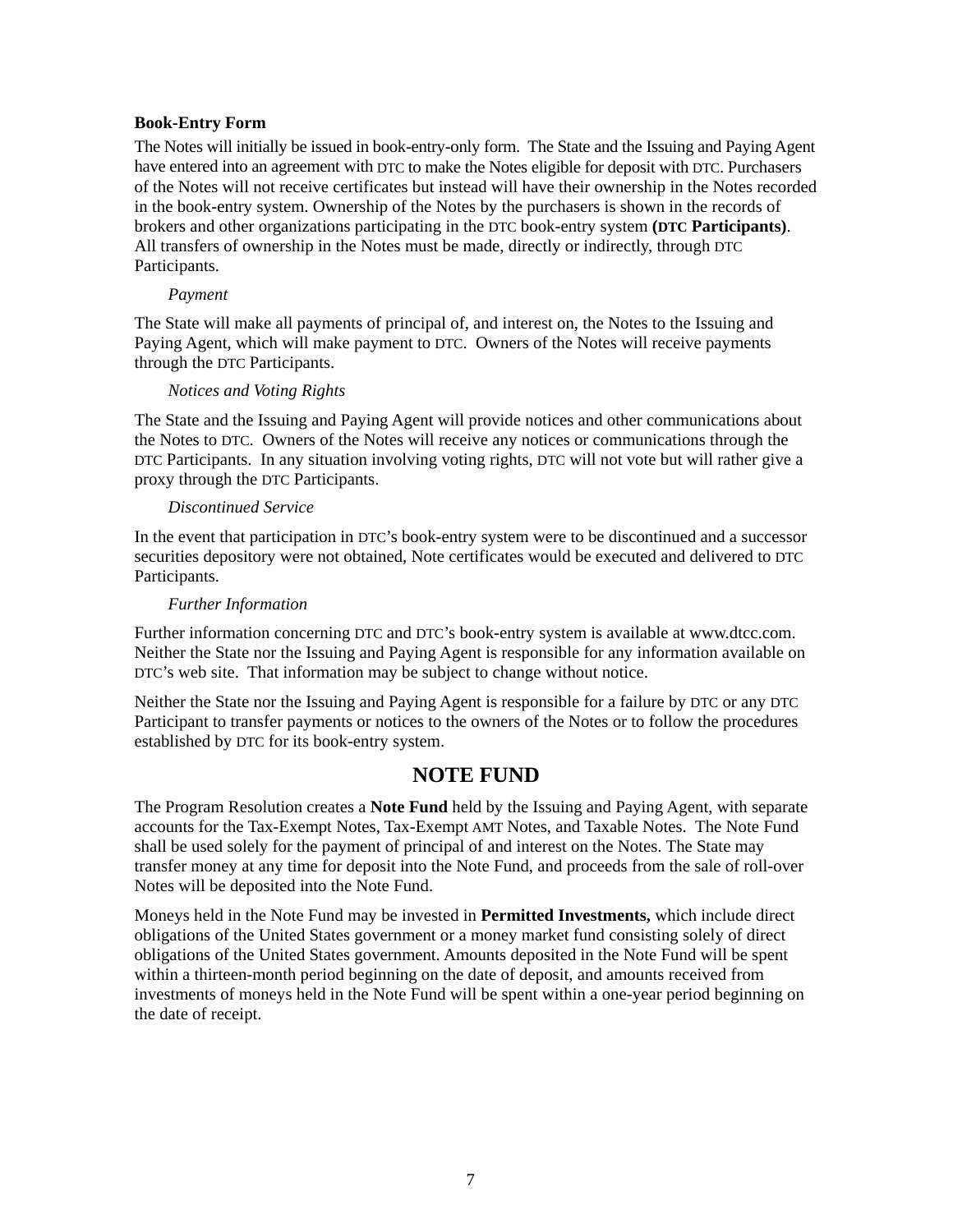# **LEGAL OPINION**

<span id="page-10-0"></span>Legal matters incident to the authorization, issuance, and sale of Notes are subject to the approval of Foley & Lardner LLP **(Bond Counsel).** Bond Counsel delivered an approving opinion in connection with each initial issuance of the Prior Notes. It is expected that Bond Counsel will deliver an approving opinion in connection with the initial issuance of Notes that will fund the Prior Notes in substantially the form shown i[n APPENDIX C a](#page-19-0)nd will thereafter deliver an approving opinion in connection with each subsequent initial issuance of Notes.

As required by law, the Attorney General will examine a certified copy of all proceedings leading to an initial issuance of the Notes. It is expected that the Attorney General will deliver an opinion on the regularity and validity of the proceedings.

# **TAX EXEMPTION**

#### **Federal Income Tax**

In connection with each initial issuance of the Prior Notes that will be funded by the Tax-Exempt Notes, Bond Counsel delivered an opinion that, under existing law as of the date of the opinion, interest on the those Prior Notes is excluded from gross income for federal income tax purposes and is not an item of tax preference for purposes of the federal alternative minimum tax. For purposes of the alternative minimum tax imposed on certain corporations, however, interest on those Prior Notes is taken into account in determining adjusted current earnings.

In connection with the initial issuance of the Prior Notes that will be funded by the Tax-Exempt AMT Notes, Bond Counsel delivered an opinion that, under existing law as of the date of the opinion, interest on those Prior Notes is excluded from gross income for federal income tax purposes but is an item of tax preference for purposes of the federal alternative minimum tax imposed on all taxpayers.

It is expected that Bond Counsel will deliver an opinion that, under existing law as of the date of the opinion, each Note issued to pay principal of a Prior Note at its maturity will become a part of the issue of which the Prior Note was a part.

For purposes of certain federal income tax requirements that apply to the exclusion from gross income for federal income tax purposes of interest on the issues of which the Prior Notes form a part, different Notes will be treated as a part of different issues that were originally issued on different dates. No Note will bear a designation of the "issue" of which it is a part for these federal income tax purposes.

As to questions of fact material to each opinion of Bond Counsel, Bond Counsel has relied upon certified proceedings and certifications of public officials and others without independently undertaking to verify them. Moreover, with respect to the Notes the State must comply with all requirements of the Internal Revenue Code (**Code**), that must be satisfied after the Notes are issued for interest on the Notes to be, or continue to be, excluded from gross income for federal income tax purposes. The State has promised to comply with those requirements to the extent it may lawfully do so. Its failure to do so may cause interest on the Notes to be included in gross income for federal income tax purposes, perhaps even starting from the date Notes were issued. Bond Counsel expresses no opinion about other federal tax consequences regarding the Notes. The proceedings authorizing the Notes do not provide for an increase in interest rates or a redemption of the Notes in the event interest on the Notes ceases to be excluded from gross income.

Certain requirements and procedures contained or referred to in the Program Resolution and the Authorizing Resolution and other relevant documents may be changed, and certain actions may be taken or omitted, under the circumstances and subject to the terms and conditions set forth in such documents. Bond Counsel does not express any opinion as to any Note or the interest thereon if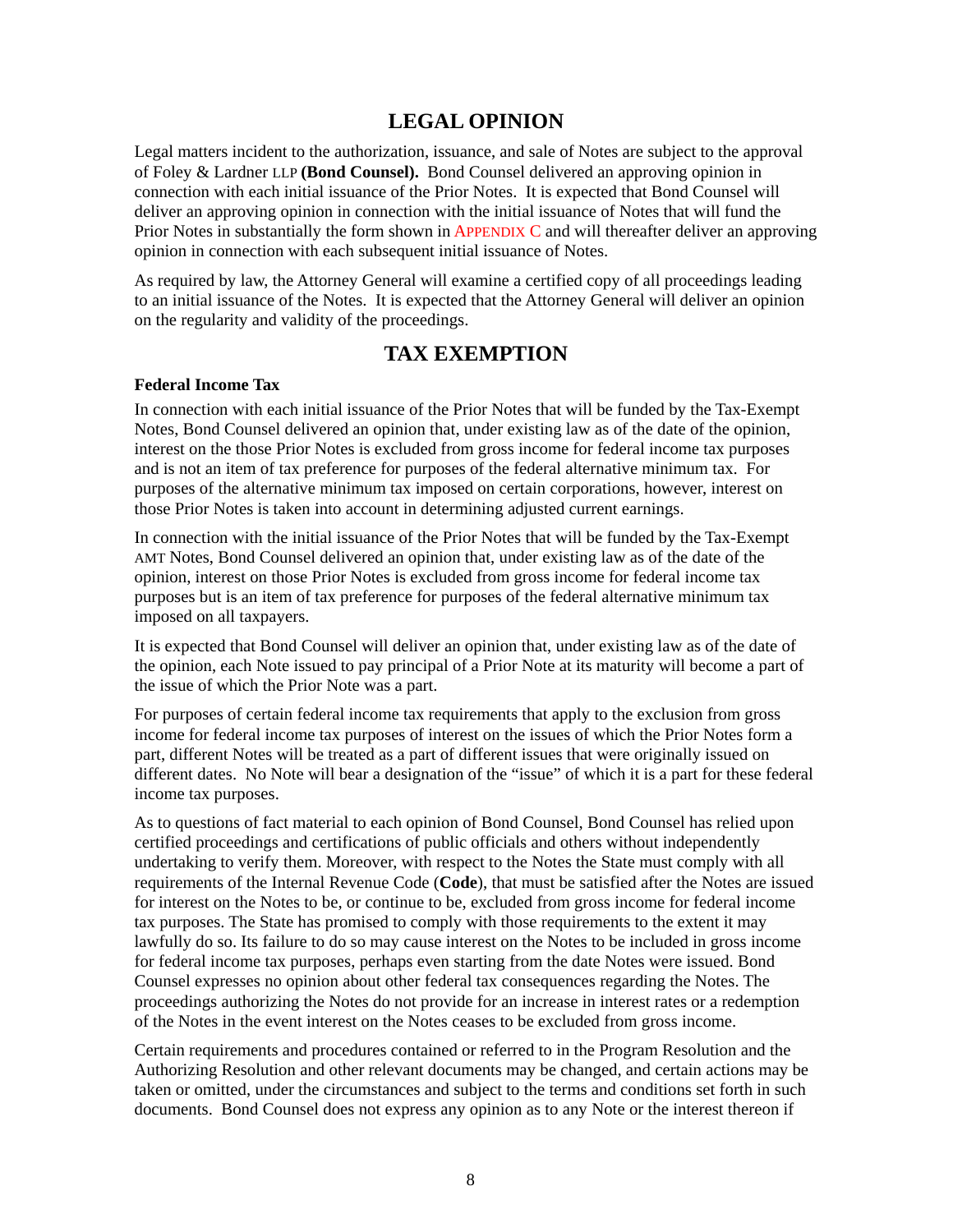<span id="page-11-0"></span>any such change occurs or action is taken or omitted upon the advice or approval of bond counsel other than Foley & Lardner LLP.

Future legislation or clarifications or amendments to the Code or to state law, if enacted into law, may cause the interest on the Notes to be subject, directly or indirectly, to federal taxation, or otherwise prevent the owners of the Notes from realizing the full current benefit of the tax status of the interest on the Notes. Prospective purchasers of the Notes are encouraged to consult their own tax advisors regarding any pending federal legislation.

The opinion of Bond Counsel is based on legal authorities that are current as of their respective dates, cover certain matters not directly addressed by such authorities, and represent Bond Counsel's judgment regarding the proper treatment of the Notes for federal income tax purposes. They are not binding on the Internal Revenue Service **(IRS)** or the courts, and they are not guarantees of result.

The IRS has an active tax-exempt bond enforcement program. Bond Counsel is not obligated to defend the State regarding the tax-exempt status of the Notes in the event of an examination by the IRS. Under current IRS procedures, the owners of the Notes and other parties other than the State would have little, if any, right to participate in an IRS examination of the Notes. Moreover, because obtaining judicial review in connection with an IRS examination of tax-exempt bonds is difficult, obtaining independent review of IRS positions with which the State legitimately disagree may not be practicable. Any action of the IRS, including but not limited to selection of the Notes for examination, or the course or result of such an examination, or an examination of obligations presenting similar tax issues may affect the market price, or the marketability of the Notes, and may cause the State or the owners of the Notes to incur significant expense.

Bond Counsel expresses no opinion about other federal tax consequences arising regarding the Notes. There may be other federal tax law provisions that could adversely affect the value of an investment in the Notes for particular owners of the Notes. Prospective investors should consult their own tax advisors about the tax consequences of owning a Note.

For purposes of certain federal income tax requirements that apply to the qualification of the Tax-Exempt Notes and Tax-Exempt AMT Notes as tax-exempt obligations, different Notes will be treated as a part of different issues that were originally issued on different dates. No Note will bear a designation of the "issue" of which it is a part for these federal income tax purposes.

#### **State of Wisconsin Income and Franchise Taxes**

Interest on the Notes is subject to current State of Wisconsin income and franchise taxes. Prospective investors should consult their own tax advisors about the state and local tax consequences of owning a Note.

## **CONTINUING DISCLOSURE**

The State has made an undertaking, for the benefit of the beneficial owners of the Notes, to provide an Annual Report presenting certain financial information and operating data about the State. By about December 27 of each year, the State will send the report to each nationally recognized municipal securities information repository **(NRMSIR)** and to any state information depository **(SID)** for the State. The State will also provide notices of the occurrence of certain events specified in the undertaking to each NRMSIR, or the Municipal Securities Rulemaking Board **(MSRB)**, and to any SID. At this time, there is no SID for the State. Part I of the 2007 Annual Report, which contains information on the undertaking, is included by reference as part of this Offering Memorandum.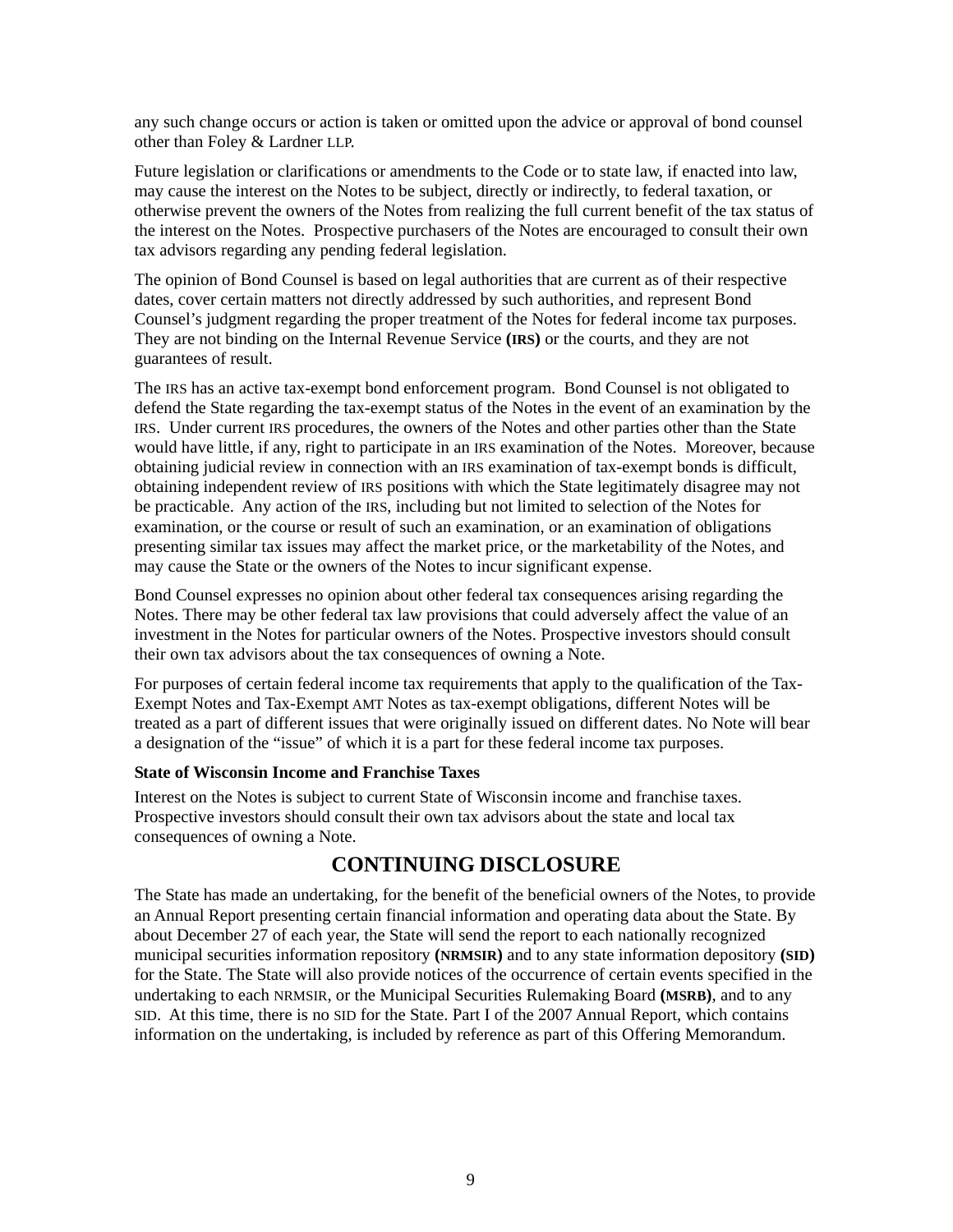Copies of the Annual Reports and notices may be obtained from:

State of Wisconsin Capital Finance Office Department of Administration 101 East Wilson Street, FLR 10 P.O. Box 7864 Madison, WI 53707-7864 (608) 266-2305 [DOACapitalFinanceOffice@wisconsin.gov](mailto: DOACapitalFinanceOffice@wisconsin.gov)  [www.doa.wi.gov/capitalfinance](https://doa.wi.gov/capitalfinance)

The undertaking also describes the consequences if the State fails to provide any required information. The State must report the failure to the NRMSIRs, or the MSRB, and to any SID. In the last five years, the State has not failed to comply in any material respect with this or any similar undertaking.

# Dated: January 25, 2008 **STATE OF WISCONSIN**

#### /s/ JIM DOYLE

 Governor Jim Doyle, Chairperson State of Wisconsin Building Commission

/s/ MICHAEL L. MORGAN

 Michael L. Morgan, Secretary State of Wisconsin Department of Administration

/s/ DAVID W. HELBACH

 David W. Helbach, Secretary State of Wisconsin Building Commission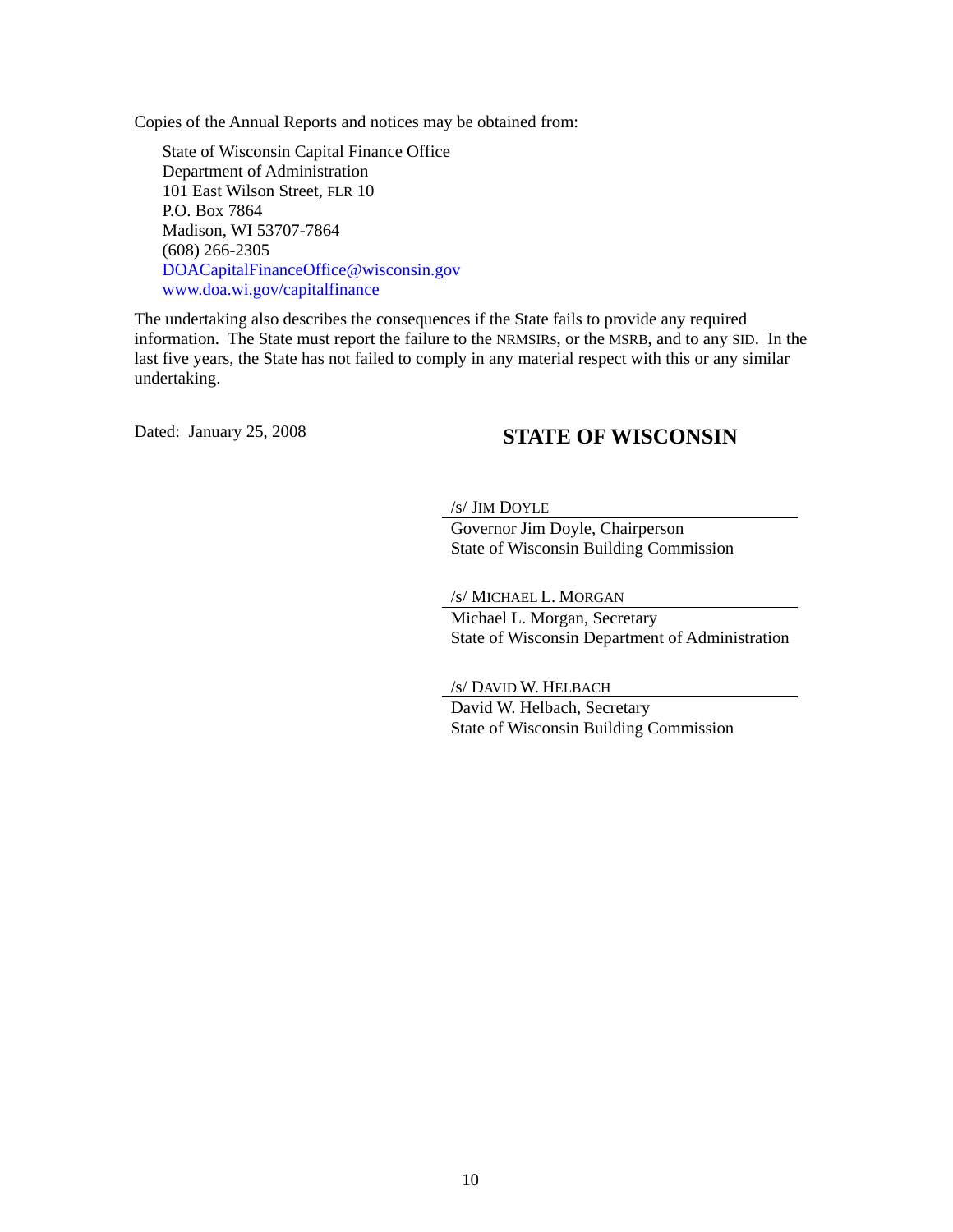# **APPENDIX A**

# **INFORMATION ABOUTTHE STATE**

<span id="page-13-0"></span>This Appendix includes by reference information concerning the State of Wisconsin **(State)** and general obligations issued by the State, contained in Parts II and III of the State of Wisconsin Continuing Disclosure Annual Report, dated December 21, 2007 **(2007 Annual Report)**. This Appendix also includes changes or additions to the information presented in Parts II and III of the 2007 Annual Report.

[Part II of the 2007 Annual Report co](https://doa.wi.gov/DEBFCapitalFinance/2007/07dis2.pdf)ntains general information about the State. More specifically, that part presents information about the following matters:

- State's operations and financial procedures
- State's accounting and financial reporting
- Organization of, and services provided by, the State
- Results of fiscal year 2006-07
- State budget
- Potential effects of litigation
- Obligations of the State
- State Investment Board
- Statistical information about the State's population, income, and employment

Included as APPENDIX A to Part II of the 2007 Annual Report are the audited general purpose external [financial statements for the fiscal year ending June 30, 2007, prepared in conformity with generally acc](https://doa.wi.gov/DEBFCapitalFinance/2007/07dis2.pdf)epted accounting principles **(GAAP)** for governments as prescribed by the Government Accounting Standards Board, and the independent auditor's report provided by the State Auditor.

[Part III of the 2007 Annual Report co](https://doa.wi.gov/DEBFCapitalFinance/2007/07dis3.pdf)ntains information concerning general obligations issued by the State. That part discusses the security provisions for general obligations (including the flow of funds to pay debt service on general obligations) and presents data about the State's outstanding general obligations. This part also provides information on the portion of outstanding general obligations that is revenue supported, including information on the veterans housing loan program.

The 2007 Annual Report has been filed with each nationally recognized municipal securities information repository **(NRMSIR)** and is also available from the part of the Capital Finance Office web site called "Official Disclosure for Bonds, Notes, and Other Securities Issued by the State of Wisconsin". The Capital Finance Office web site is located at the following address:

[www.doa.wi.gov/capitalfinanc](https://doa.wi.gov/capitalfinance)e

Copies of the 2007 Annual Report may also be obtained from:

State of Wisconsin Capital Finance Office Department of Administration 101 East Wilson Street, FLR 10 P.O. Box 7864 Madison, WI 53707-7864 (608) 266-2305 [DOACapitalFinanceOffice@wisconsin.gov](mailto: DOACapitalFinanceOffice@wisconsin.gov)

After publication and filing of the 2007 Annual Report, certain changes or events have occurred that affect items discussed in the 2007 Annual Report. Listed below, by reference to particular sections of Parts II and III of the 2007 Annual Report, are changes or additions to the discussion contained in those particular sections. Many of the following changes or additions have not been filed with the NRMSIRs. However, the State has filed, and expects to continue to file, certain informational notices with the NRMSIRs, some of which may be notices that do not describe listed material events under the State's Master Agreement on Continuing Disclosure.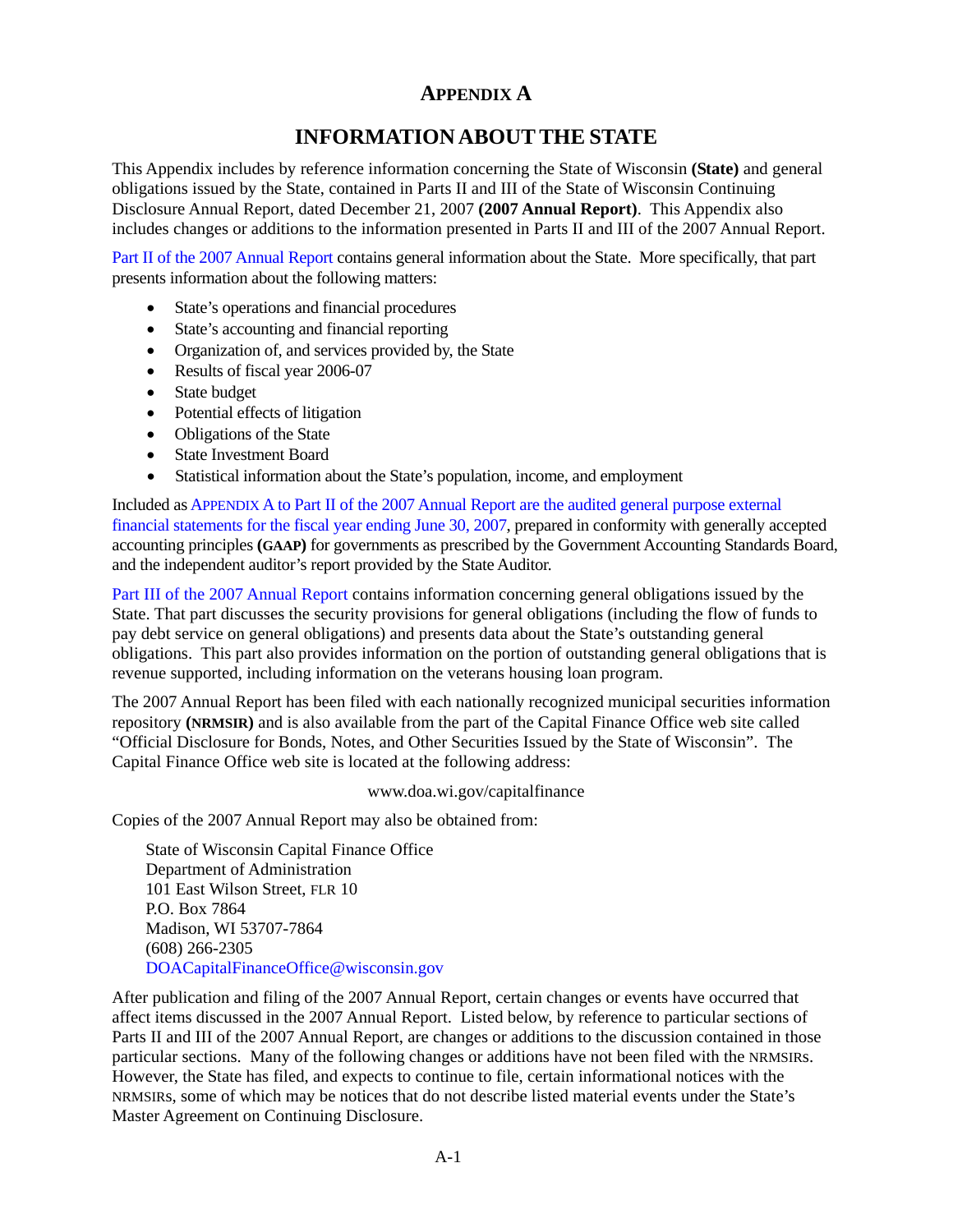## **Budget for 2007-08 and 2008-09 Fiscal Years** (Part II; Pages 26-27)**.** Add the following new section:

*Preliminary Information Regarding General Fund Tax Revenue Estimates* 

On January 24, 2008, the Legislative Fiscal Bureau **(LFB)** released a letter that provided preliminary information about General Fund tax revenue estimates for the remainder of the 2007-09 biennium. The letter states that year-to-date collections growth for three of the major General Fund taxes (individual income, sales, and corporate income) were below expectations, and that based on General Fund tax collections through December 2007 and the January 2008 economic forecast, the projected General Fund balance for the remainder of the 2007-09 biennium could be revised downward by \$300 million to \$400 million. The letter cautions, however, that a formal re-estimate of General Fund tax collections for the 2007-09 biennium will not be completed until LFB has reviewed the General Fund tax collections though January and the February economic forecast.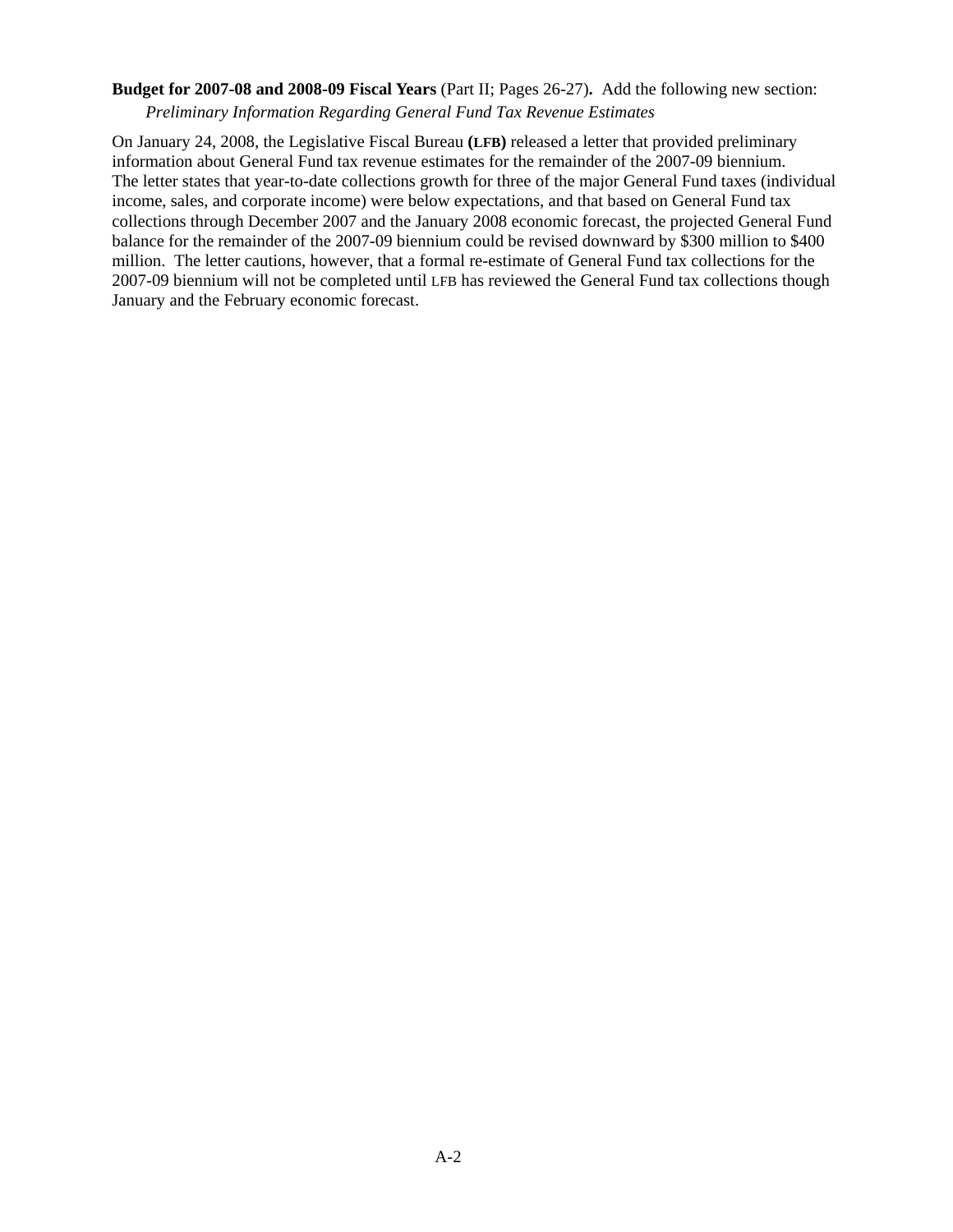# **APPENDIX B**

#### **State of Wisconsin General Obligation Issuance Status Report (January 1, 2008)**

<span id="page-15-0"></span>

| <b>Program Purpose</b>                                                                                    | Legislative<br><b>Authorization</b> | <b>General Obligations</b><br><b>Issued to Date</b> | <b>Interest</b><br>Earnings <sup>(a)</sup> | <b>Total Authorized</b><br><b>Unissued Debt</b> |
|-----------------------------------------------------------------------------------------------------------|-------------------------------------|-----------------------------------------------------|--------------------------------------------|-------------------------------------------------|
| University of Wisconsin;                                                                                  | 1,567,180,800<br>\$                 | \$1,133,161,744                                     | \$<br>12,857,602                           | 421,161,454<br>\$                               |
| University of Wisconsin;<br>self-amortizing facilities                                                    | 1,615,268,200                       | 1,017,051,661                                       | 2,548,994                                  | 595,667,545                                     |
| Natural resources;<br>Warren Knowles - Gaylord<br>Nelson stewardship                                      | 1,432,000,000                       | 418,824,651                                         | 179,090                                    | 1,012,996,259                                   |
| Natural resources;<br>municipal clean drinking                                                            |                                     |                                                     |                                            |                                                 |
|                                                                                                           | 9,800,000                           | 9,518,744                                           | 141,818                                    | 139,438                                         |
| Clean water fund program                                                                                  | 697,643,200                         | 481,694,053                                         |                                            | 215,949,147                                     |
| Safe drinking water<br>loan program                                                                       | 38,400,000                          | 31,971,520                                          |                                            | 6,428,480                                       |
| Natural resources;<br>nonpoint source grants                                                              | 94,310,400                          | 85,384,918                                          | 152,240                                    | 8,773,242                                       |
| Natural resources;                                                                                        | 11,000,000                          | 3,350,000                                           | 3,034                                      | 7,646,966                                       |
| Natural resources;<br>environmental repair                                                                | 54,000,000                          | 42,919,054                                          | 180,912                                    | 10,900,034                                      |
| Natural resources;<br>urban nonpoint source                                                               | 29,900,000                          | 21,878,640                                          | 10,318                                     | 8,011,042                                       |
| Natural resources;<br>contaminated sediment removal                                                       | 17,000,000                          |                                                     |                                            | 17,000,000                                      |
| Natural resources:<br>environmental segregated<br>fund supported<br>administrative facilities             | 10,339,800                          | 6,192,686                                           | 143                                        | 4,146,971                                       |
| Natural resources;<br>segregated revenue supported                                                        | 6,600,000                           | 5,932,779                                           | 255                                        | 666,966                                         |
| Natural resources;<br>pollution abatement<br>and sewage collection<br>facilities, ORAP funding            | 145,060,325                         | 145,010,325                                         | 50,000                                     |                                                 |
| Natural resources;<br>pollution abatement and<br>sewage collection facilities                             | 893,493,400                         | 874,927,239                                         | 18,513,077                                 | 53,084                                          |
| Natural resources;<br>pollution abatement and<br>sewage collection facilities;<br>combined sewer overflow | 200,600,000                         | 194,312,599                                         | 6,287,401                                  |                                                 |
| Natural resources;                                                                                        | 56,055,000                          | 56,053,994                                          | 1,006                                      |                                                 |
| Natural resources:<br>local parks land acquisition<br>and development                                     | 2,490,000                           | 2,447,741                                           | 42,259                                     |                                                 |
| Natural resources;<br>recreation development                                                              | 23,061,500                          | 22,914,510                                          | 141,270                                    | 5,720                                           |
| Natural resources:                                                                                        | 45,608,600                          | 45,116,930                                          | 491,671                                    |                                                 |
| Natural resources;<br>Wisconsin natural areas                                                             | 2,500,000                           | 2,445,793                                           | 17,174                                     | 37,033                                          |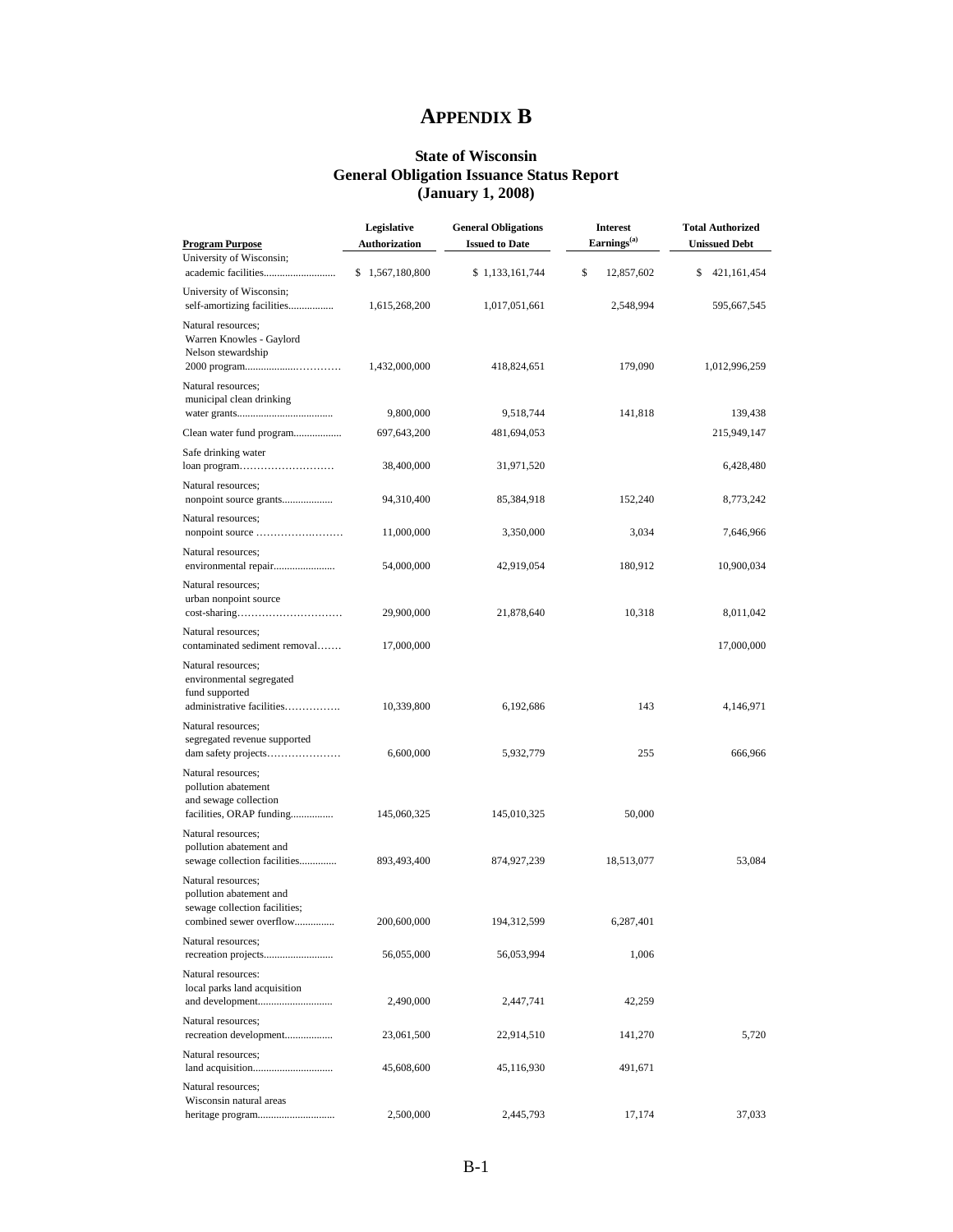#### **General Obligation Issuance Status Report–Continued (January 1, 2008)**

| <b>Program Purpose</b>                                                       | Legislative<br><b>Authorization</b> | <b>General Obligations</b><br><b>Issued to Date</b> | <b>Interest</b><br>Earnings <sup>(a)</sup> | <b>Total Authorized</b><br><b>Unissued Debt</b> |
|------------------------------------------------------------------------------|-------------------------------------|-----------------------------------------------------|--------------------------------------------|-------------------------------------------------|
| Natural resources;                                                           |                                     |                                                     |                                            |                                                 |
| segregated revenue<br>supported facilities                                   | 73,277,700                          | 41,212,692                                          | 74,256                                     | 31,990,752                                      |
| Natural resources;<br>general fund supported<br>administrative facilities    | 11,410,200                          | 11,054,102                                          | 21,432                                     | 334,666                                         |
| Natural resources;                                                           | 750,000                             | 750,000                                             |                                            |                                                 |
| Natural resources;<br>dam safety projects                                    | 5,500,000                           | 5,420,148                                           | 49,855                                     | 29,997                                          |
| Natural resources;<br>segregated revenue<br>supported land acquisition       | 2,500,000                           | 2,500,000                                           |                                            |                                                 |
| Natural resources;<br>Warren Knowles - Gaylord<br>Nelson stewardship program | 231,000,000                         | 227,652,895                                         | 1,299,080                                  | 2,048,025                                       |
| Transportation;<br>administrative facilities                                 | 8,890,400                           | 8,759,479                                           | 33,943                                     | 96,978                                          |
| Transportation;<br>accelerated bridge                                        | 46,849,800                          | 46,849,800                                          |                                            |                                                 |
| Transportation;<br>rail passenger route development                          | 82,000,000                          | 1,992,921                                           | 3,781                                      | 80,003,298                                      |
| Transportation;<br>accelerated highway                                       | 185,000,000                         | 185,000,000                                         |                                            |                                                 |
| Transportation;<br>connecting highway                                        | 15,000,000                          | 15,000,000                                          |                                            |                                                 |
| Transportation;<br>federally aided                                           | 10,000,000                          | 10,000,000                                          |                                            |                                                 |
| Transportation;                                                              | 41,000,000                          | 41,000,000                                          |                                            |                                                 |
| Transportation;<br>major highway and<br>rehabilitation projects              | 565,480,400                         | 565,480,400                                         |                                            |                                                 |
| Transportation;<br>Marquette interchange and I 94<br>north-south corridor    |                                     |                                                     |                                            |                                                 |
| Transportation;                                                              | 303,300,000                         | 210,300,000                                         | 3,017,816                                  | 89,982,184                                      |
| state highway<br>rehabilitation projects                                     | 250,000,000                         | 248,817,000                                         | 1,182,896                                  | 104                                             |
| Transportation;<br>harbor improvements                                       | 53,400,000                          | 35,726,500                                          | 232,619                                    | 17,440,881                                      |
| Transportation;<br>rail acquisitions<br>and improvements                     | 66,500,000                          | 37,966,684                                          | 5,187                                      | 28,528,129                                      |
| Transportation;<br>local roads for job<br>preservation, state funds          | 2,000,000                           | 2,000,000                                           |                                            |                                                 |
| Corrections;<br>correctional facilities                                      | 812,235,900                         | 779,300,337                                         | 11,467,380                                 | 21,468,183                                      |
| Corrections;<br>self-amortizing facilities                                   | 7,337,000                           | 2,115,438                                           | 99                                         | 5,221,463                                       |
| Corrections;<br>juvenile correctional facilities                             | 28,984,500                          | 27,258,551                                          | 108,724                                    | 1,617,225                                       |
| Health and family services;                                                  |                                     |                                                     |                                            |                                                 |
| mental health and<br>secure treatment facilities                             | 172,817,700                         | 121,845,268                                         | 895,124                                    | 50,077,308                                      |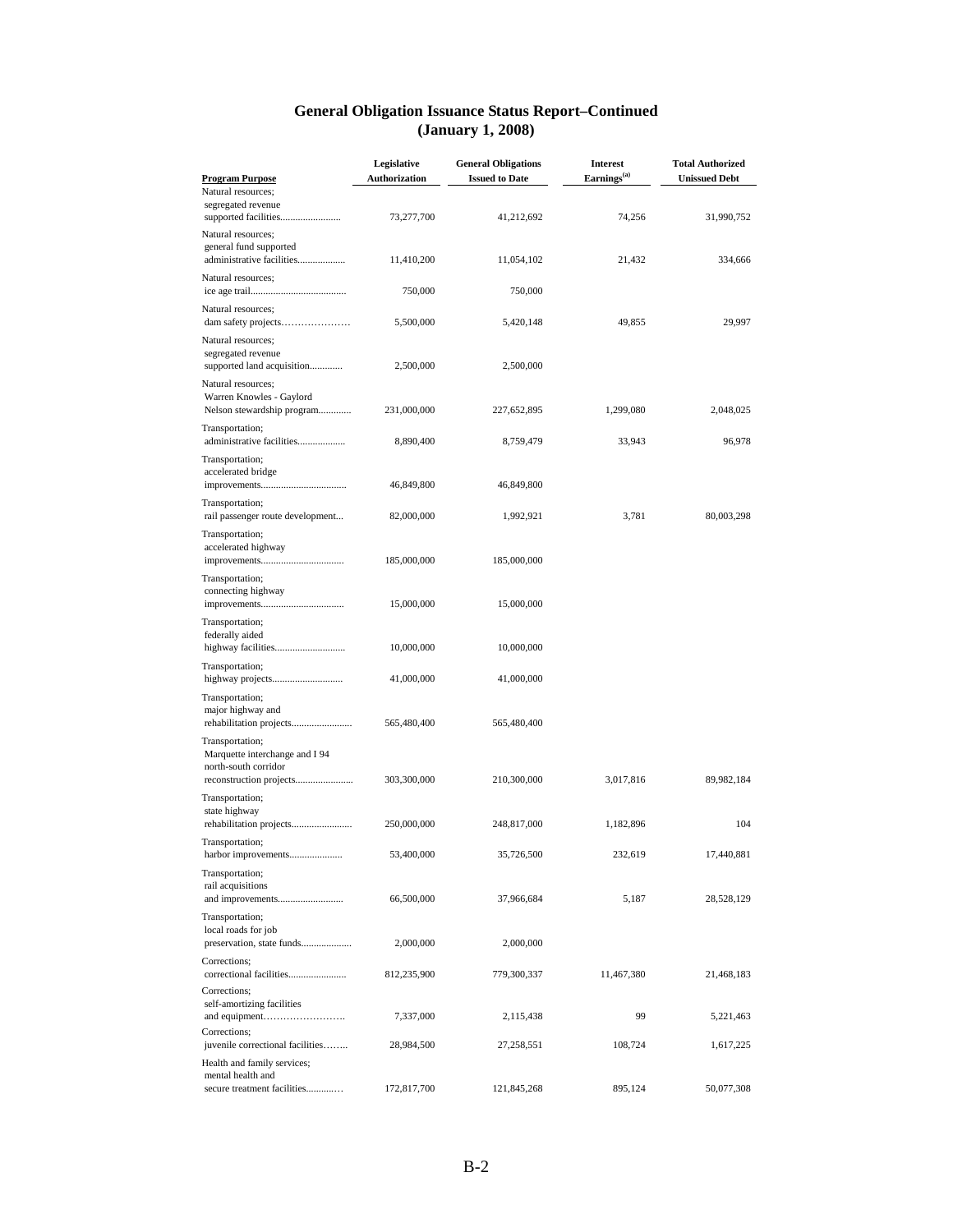#### **General Obligation Issuance Status Report–Continued (January 1, 2008)**

|                                                                                           | Legislative          | <b>General Obligations</b> | <b>Interest</b>         | <b>Total Authorized</b> |
|-------------------------------------------------------------------------------------------|----------------------|----------------------------|-------------------------|-------------------------|
| <b>Program Purpose</b><br>Agriculture;                                                    | <b>Authorization</b> | <b>Issued to Date</b>      | Earnings <sup>(a)</sup> | <b>Unissued Debt</b>    |
|                                                                                           | 33,075,000           | 21,987,960                 | 3,025                   | 11,084,015              |
| Agriculture;<br>conservation reserve enhancement                                          | 40,000,000           | 10,796,000                 |                         | 29,204,000              |
| Administration;<br>Black Point Estate                                                     | 1,600,000            | 1,497,000                  | 445                     | 102,555                 |
| Administration;                                                                           |                      |                            |                         |                         |
| energy conservation projects;<br>capital improvement fund                                 | 30,000,000           |                            |                         | 30,000,000              |
| Building commission;<br>previous lease                                                    |                      |                            |                         |                         |
|                                                                                           | 143,071,600          | 143,068,654                |                         | 2,946                   |
| Building commission;<br>refunding tax-supported<br>general obligation debt                | 2,102,086,430        | 2,102,086,530              |                         |                         |
| Building commission;<br>refunding self-amortizing                                         |                      |                            |                         |                         |
| general obligation debt                                                                   | 272,863,033          | 272,863,033                |                         |                         |
| Building commission;<br>refunding tax-supported and<br>self-amortizing general obligation |                      |                            |                         |                         |
| debt incurred before June 30, 2005                                                        | 250,000,000          | 250,000,000                |                         |                         |
| Building commission;<br>refunding tax-supported and<br>self-amortizing general obligation | 1,775,000,000        | 1,266,025,000              |                         | 508,975,000             |
| Building commission;                                                                      |                      |                            |                         |                         |
| housing state departments                                                                 | 554,279,900          | 419,688,306                | 2,346,388               | 132,245,206             |
| Building commission;<br>1 West Wilson street                                              |                      |                            |                         |                         |
|                                                                                           | 15,100,000           | 14,805,521                 | 294,479                 |                         |
| Building commission;                                                                      | 47,961,200           | 44,064,610                 | 64,761                  | 3,831,829               |
| Building commission;                                                                      |                      |                            |                         |                         |
| capital equipment acquisition                                                             | 126,335,000          | 112,778,761                | 739,059                 | 12,817,180              |
| Building commission;<br>discount sale of debt                                             | 90,000,000           | 67,493,598                 |                         | 22,506,402              |
| Building commission;                                                                      |                      |                            |                         |                         |
| discount sale of debt                                                                     |                      |                            |                         |                         |
| (higher education bonds)                                                                  | 100,000,000          | 99,988,833                 | (b)                     | 11,167                  |
| Building commission;                                                                      |                      |                            |                         |                         |
| other public purposes                                                                     | 1,883,901,000        | 1,448,253,856              | 8,332,221               | 427,314,923             |
| <b>Medical College</b><br>of Wisconsin, Inc.;<br>basic science education and health       |                      |                            |                         |                         |
| information technology facilities                                                         | 10,000,000           | 10,000,000                 |                         |                         |
| Bond Health Center                                                                        | 1,000,000            |                            |                         | 1,000,000               |
| <b>Medical College</b><br>of Wisconsin, Inc.;                                             | 1,500,000            | 1,500,000                  |                         |                         |
| biomedical research and                                                                   | 35,000,000           | 25,000,000                 |                         | 10,000,000              |
| Marquette University;<br>dental clinic and education facility                             | 15,000,000           | 14,999,182                 | 818                     |                         |
| Civil War exhibit at the Kenosha                                                          |                      |                            |                         |                         |
|                                                                                           | 500,000              |                            |                         | 500,000                 |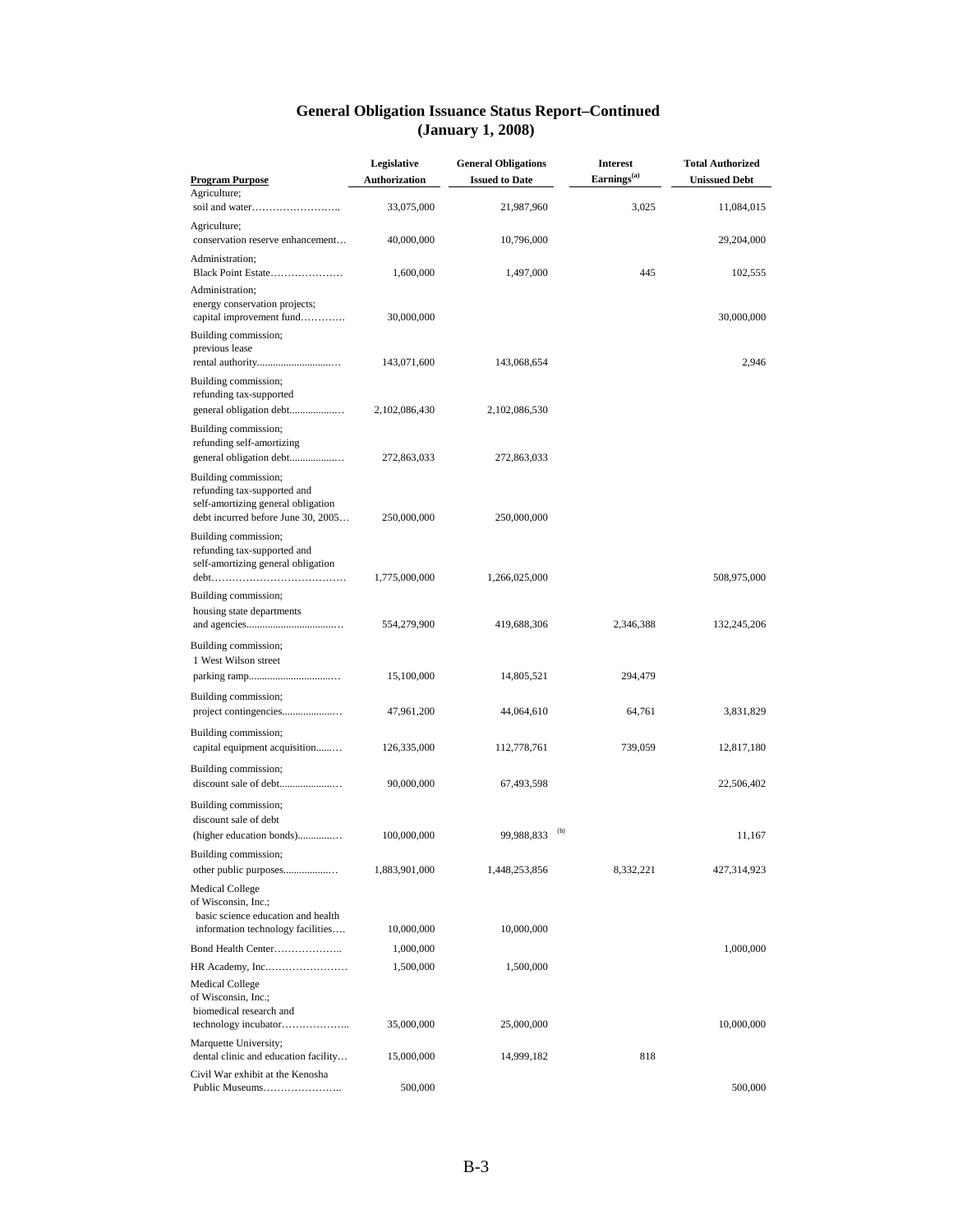| <b>General Obligation Issuance Status Report–Continued</b> |
|------------------------------------------------------------|
| (January 1, 2008)                                          |

|                                                                                                    | Legislative          | <b>General Obligations</b> | <b>Interest</b>         | <b>Total Authorized</b> |
|----------------------------------------------------------------------------------------------------|----------------------|----------------------------|-------------------------|-------------------------|
| <b>Program Purpose</b>                                                                             | <b>Authorization</b> | <b>Issued to Date</b>      | Earnings <sup>(a)</sup> | <b>Unissued Debt</b>    |
| Swiss cultural center                                                                              | 1,000,000            |                            |                         | 1,000,000               |
| Racine County;                                                                                     |                      |                            |                         |                         |
| Discovery Place museum                                                                             | 1,000,000            |                            |                         | 1,000,000               |
| Hmong cultural centers                                                                             | 2,250,000            |                            |                         | 2,250,000               |
| Milwaukee Police Athletic League;                                                                  |                      |                            |                         |                         |
| youth activities center                                                                            | 1,000,000            | 1,000,000                  |                         |                         |
| Children's research institute                                                                      | 10,000,000           | 10,000,000                 |                         |                         |
| Administration;<br>school educational<br>technology infrastructure<br>financial assistance         | 71,911,300           | 71,480,216                 | 431,066                 | 18                      |
| Administration;<br>public library educational<br>technology infrastructure<br>financial assistance | 269,000              | 268,918                    | 42                      | 40                      |
| Educational communications<br>board;<br>educational communications                                 |                      |                            |                         |                         |
|                                                                                                    | 23,981,500           | 21,537,389                 | 38,503                  | 2,405,608               |
| Historical society;<br>self-amortizing facilities                                                  | 1,157,000            | 1,029,156                  | 3,896                   | 123,948                 |
| Historical society;                                                                                | 18,650,000           |                            |                         | 18,650,000              |
| Historical society;                                                                                |                      |                            |                         |                         |
|                                                                                                    | 3,107,800            | 2,918,756                  | 251                     | 188,793                 |
| Historical society;                                                                                | 4,384,400            | 4,362,469                  |                         | 21,931                  |
| Historical society;<br>Wisconsin history center                                                    | 30,000,000           |                            |                         | 30,000,000              |
| Public instruction;<br>state school, state center<br>and library facilities                        | 7,367,700            | 7,330,612                  | 32,509                  | 4,579                   |
| Military affairs;<br>armories and military facilities                                              | 32,772,500           | 22,637,447                 | 195,308                 | 9,939,745               |
| Veterans affairs;                                                                                  | 10,090,100           | 9,405,485                  | 50,593                  | 634,022                 |
| Veterans affairs;<br>self-amortizing mortgage loans                                                | 2,205,840,000        | 2,118,097,395              |                         | 87,742,605              |
| Veterans affairs;<br>refunding bonds                                                               | 1,015,000,000        | 741,739,245                |                         | 273,260,755             |
| Veterans affairs;                                                                                  |                      |                            |                         |                         |
| self-amortizing facilities                                                                         | 38,051,600           | 13,477,450                 | 1,561                   | 24,572,589              |
| State fair park board;                                                                             | 14,787,100           | 14,769,363                 |                         | 17,737                  |
| State fair park board;                                                                             | 11,000,000           | 10,999,985                 | 15                      |                         |
| State fair park board;<br>self-amortizing facilities                                               | 52,987,100           | 51,789,300                 | 22,401                  | 1,175,399               |
|                                                                                                    | \$21,012,425,088     | \$16,658,851,824           | \$72,567,798            | \$4,281,005,568         |

(a) Interest earnings reduce issuance authority by the same amount.

<sup>(b)</sup> Accrued interest on any obligation that is not paid during the fiscal year in which it accrues is treated as debt and taken into account for purposes of the statutory authority to issue debt.

**Source: Wisconsin Department of Administration.**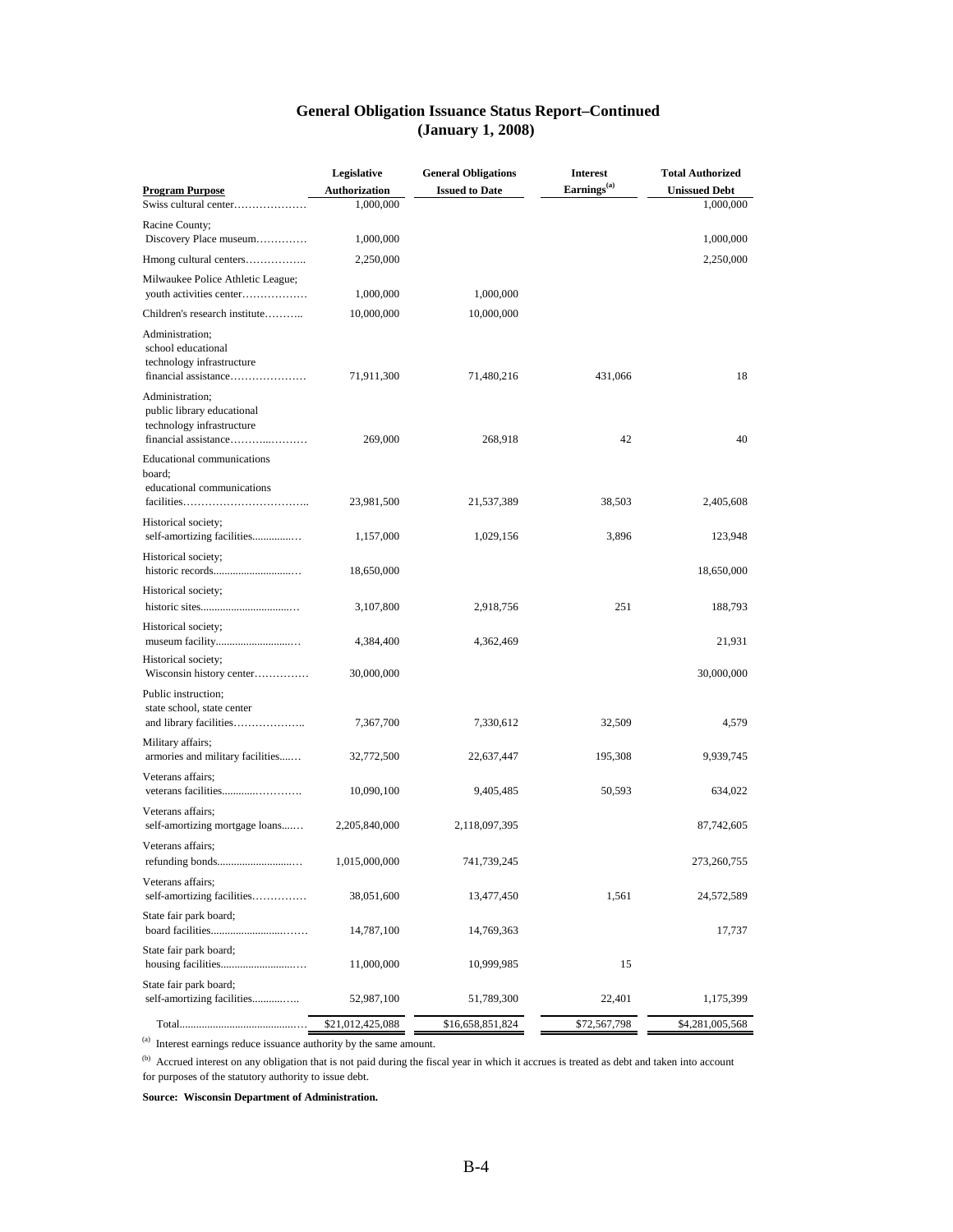## **APPENDIX C**

#### **PROPOSED FORM OF OPINION OF BOND COUNSEL**

<span id="page-19-0"></span>*In connection with the initial issuance of Notes that will fund the Prior Notes, it is expected that Foley & Lardner LLP will deliver a legal opinion in substantially the following form:*

(Letterhead of Foley & Lardner LLP)

 State of Wisconsin General Obligation Extendible Municipal Commercial Paper

 State of Wisconsin General Obligation Extendible Municipal Commercial Paper (Subject to Alternative Minimum Tax)

We have served as bond counsel in connection with the initial issuance by the State of Wisconsin **(State)** of its General Obligation Extendible Municipal Commercial Paper **(Tax-Exempt Notes)** in an amount not to exceed \$447,744,000 and its General Obligation Extendible Municipal Commercial Paper (Subject to Alternative Minimum Tax) **(Tax-Exempt AMT Notes)** in an amount not to exceed \$4,445,000. The Tax-Exempt Notes and the Tax-Exempt AMT Notes (collectively, **Notes)** are authorized to be issued and sold from time to time pursuant to the provisions of Article VIII of the Wisconsin Constitution, Chapters 18, 20, and 45 of the Wisconsin Statutes, and a resolution adopted by the State of Wisconsin Building Commission **(Commission)** on October 17, 2007 entitled "Program Resolution for State of Wisconsin General Obligation Extendible Municipal Commercial Paper" **(Program Resolution)**, as supplemented by a resolution adopted by the Commission on October 17, 2007 entitled "Authorizing Resolution for Not to Exceed \$469,225,000 State of Wisconsin General Obligations" **(Supplemental Resolution)**. The Notes are being issued for the purpose of funding outstanding general obligation extendible municipal commercial paper **(Prior Notes)**.

In connection with each initial issuance of the Prior Notes that will be funded by the Tax-Exempt Notes, we delivered an opinion that, under existing law as of the date of the opinion, interest on Prior Notes of the issue is excluded from gross income for federal income tax purposes and is not an item of tax preference for purposes of the federal alternative minimum tax. For purposes of the alternative minimum tax imposed on certain corporations, however, interest on Prior Notes of each issue is taken into account in determining adjusted current earnings.

In connection with the initial issuance of the Prior Notes that will be funded by the Tax-Exempt AMT Notes, we delivered an opinion that, under existing law as of the date of the opinion, interest on Prior Notes of the issue is excluded from gross income for federal income tax purposes but is an item of tax preference for purposes of the federal alternative minimum tax imposed on all taxpayers.

We examined the law, a certified copy of the proceedings relating to the issuance of the Notes, and certifications of public officials and others. As to questions of fact material to our opinion, we relied upon those certified proceedings and certifications without independently undertaking to verify them.

Based upon the foregoing, we are of the opinion that, under existing law:

- 1. The Notes are valid and binding general obligations of the State.
- 2. The Program Resolution has been duly adopted by the Commission and is a valid and binding obligation of the State enforceable upon the State as provided in the Program Resolution.
- 3. The Supplemental Resolution has been duly adopted by the Commission and is a valid and binding obligation of the State enforceable upon the State as provided in the Supplemental Resolution.